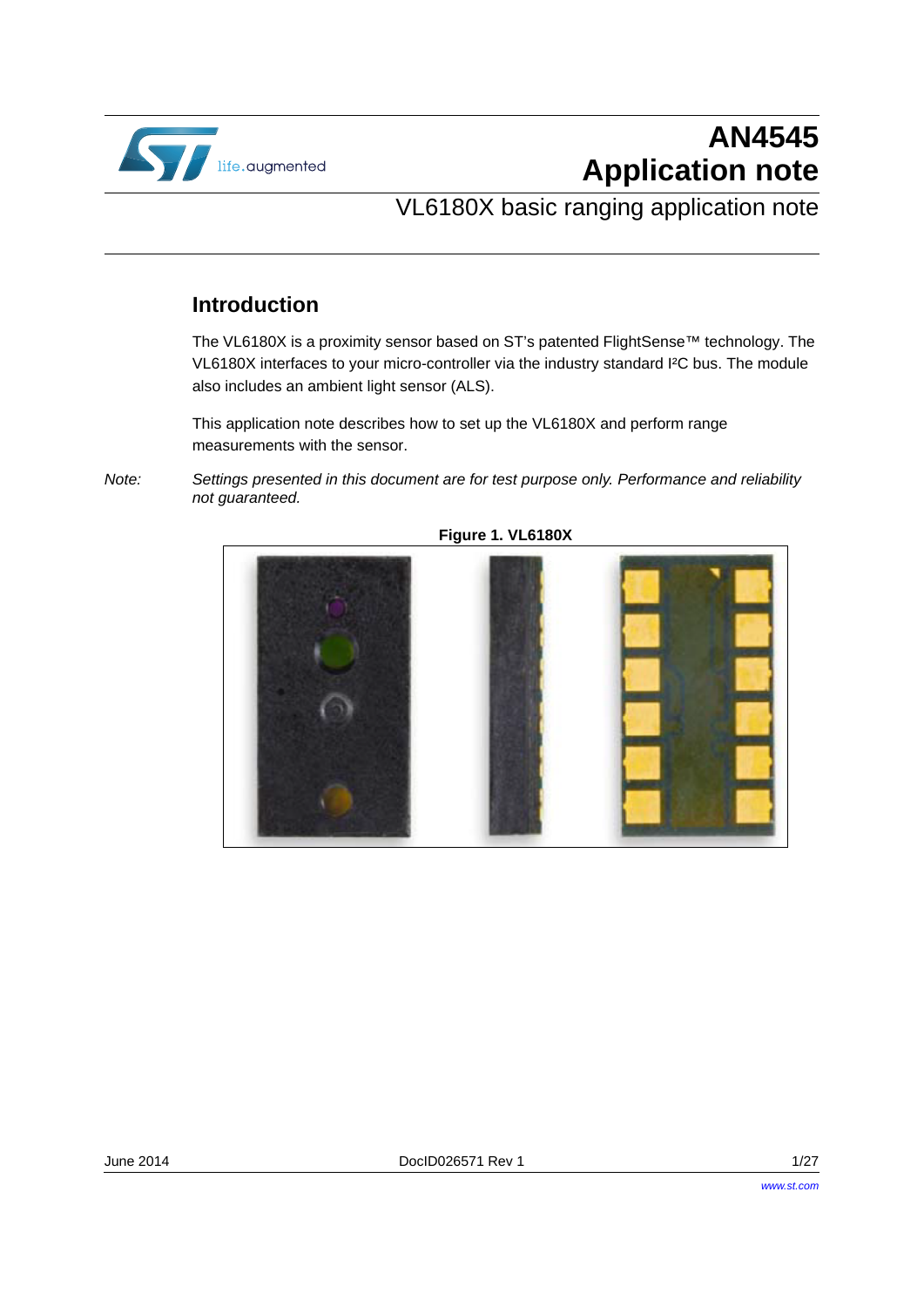## **Contents**

| 1              |     |       |  |  |  |  |
|----------------|-----|-------|--|--|--|--|
|                | 1.1 |       |  |  |  |  |
|                | 1.2 |       |  |  |  |  |
|                | 1.3 |       |  |  |  |  |
| $\overline{2}$ |     |       |  |  |  |  |
|                | 2.1 |       |  |  |  |  |
|                | 2.2 |       |  |  |  |  |
| 3              |     |       |  |  |  |  |
|                | 3.1 |       |  |  |  |  |
|                | 3.2 |       |  |  |  |  |
|                |     | 3.2.1 |  |  |  |  |
|                |     | 3.2.2 |  |  |  |  |
|                |     | 3.2.3 |  |  |  |  |
|                |     | 3.2.4 |  |  |  |  |
|                | 3.3 |       |  |  |  |  |
|                |     | 3.3.1 |  |  |  |  |
|                |     | 3.3.2 |  |  |  |  |
|                |     | 3.3.3 |  |  |  |  |
|                |     | 3.3.4 |  |  |  |  |
| 4              |     |       |  |  |  |  |
|                | 4.1 |       |  |  |  |  |
|                |     | 4.1.1 |  |  |  |  |
|                | 4.2 |       |  |  |  |  |
|                | 4.3 | 13    |  |  |  |  |
| 5              |     |       |  |  |  |  |
|                | 5.1 |       |  |  |  |  |
|                |     | 5.1.1 |  |  |  |  |
|                |     | 5.1.2 |  |  |  |  |

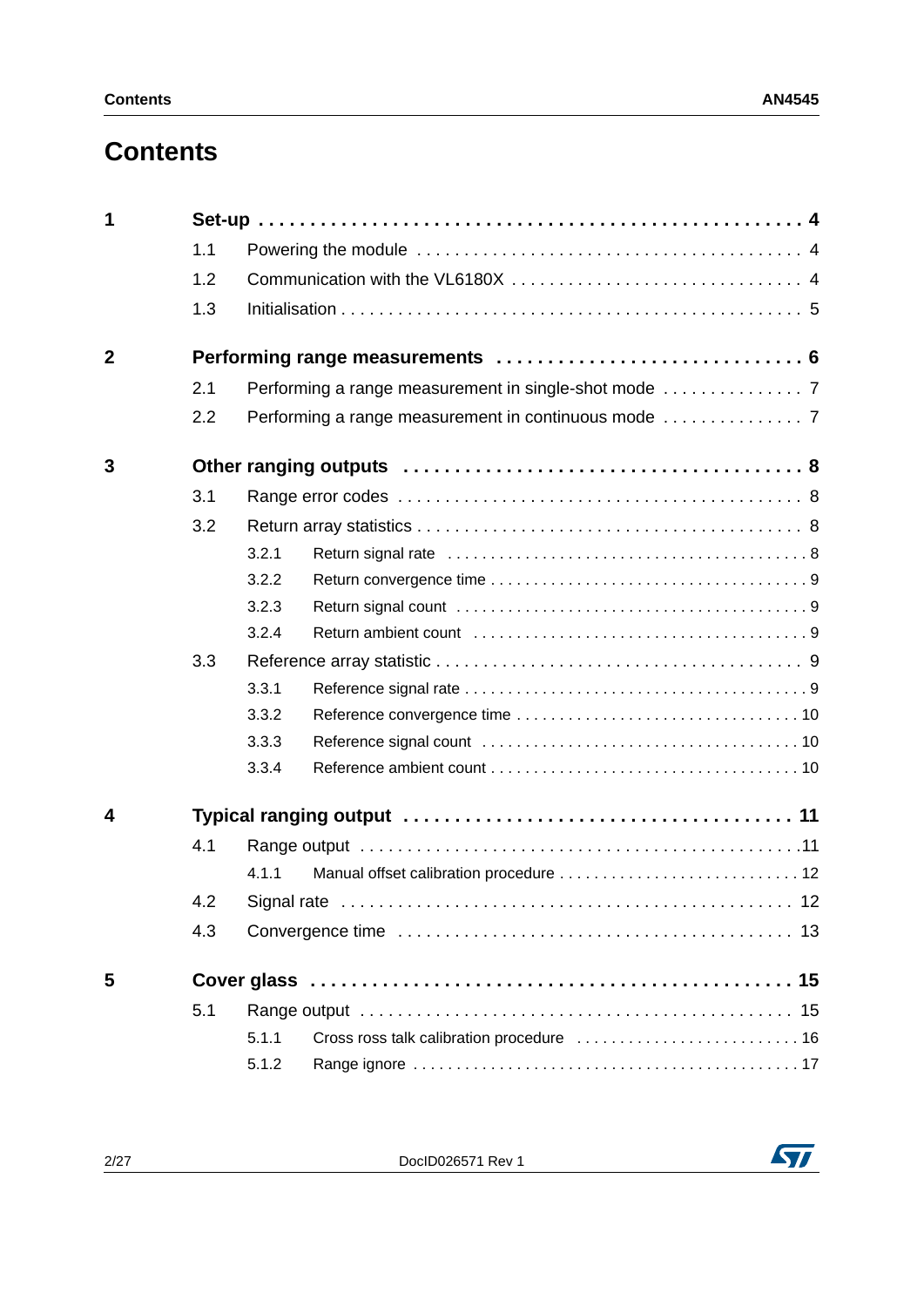| 6              |     |       |  |  |  |
|----------------|-----|-------|--|--|--|
|                | 6.1 |       |  |  |  |
|                |     | 6.1.1 |  |  |  |
|                |     | 6.1.2 |  |  |  |
|                |     | 6.1.3 |  |  |  |
|                | 6.2 |       |  |  |  |
| $\overline{7}$ |     |       |  |  |  |
| 8              |     |       |  |  |  |
| 9              |     |       |  |  |  |
| 10             |     |       |  |  |  |

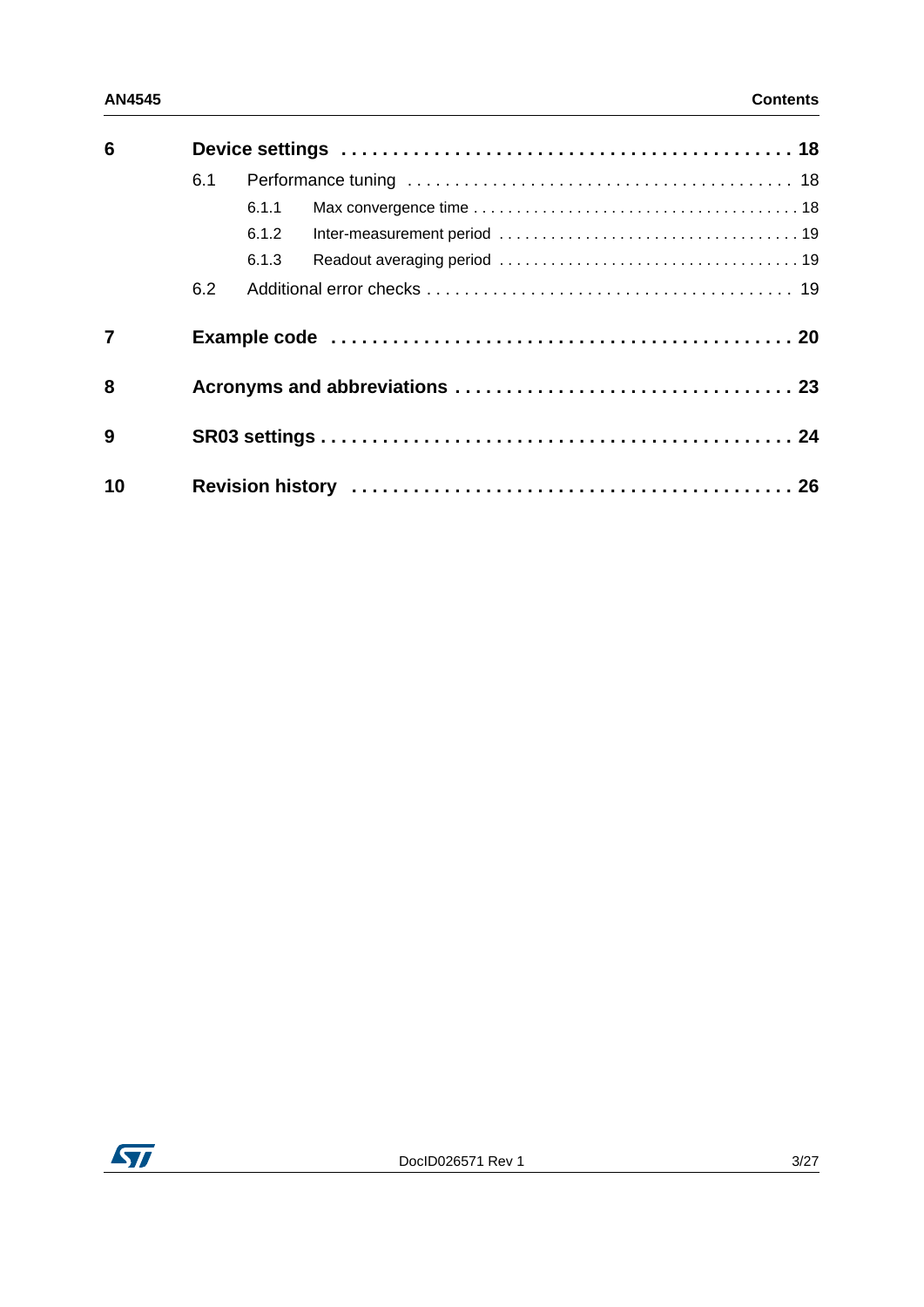## **1 Set-up**

### **1.1 Powering the module**

To power the module, we recommend connecting a 2v8 supply to AVDD and AVDD VCSEL. AVSS and AVSS VCSEL must be connected to ground.

- *Note: GPIO-0 is set as a shut down pin by default hence must be pulled high to avoid shutting down the device.*
- *Note: AVDD\_VCSEL must be applied before or at the same time as AVDD to ensure internal error check on the IR emitter passes.*



**Figure 2. VL6180X block diagram**

### **1.2 Communication with the VL6180X**

Communication with the VL6180X is via the I²C bus. The default 7-bit address of the VL6180X is 0x29. It can be changed by the user to any 7-bit addresses by writing to the I2C\_SLAVE\_\_DEVICE\_ADDRESS {0x212} register. The SCL and SDA lines should each have a pull-up resistor on the I²C bus.

*Note: The VL6180X uses a 16-bit register index.* 



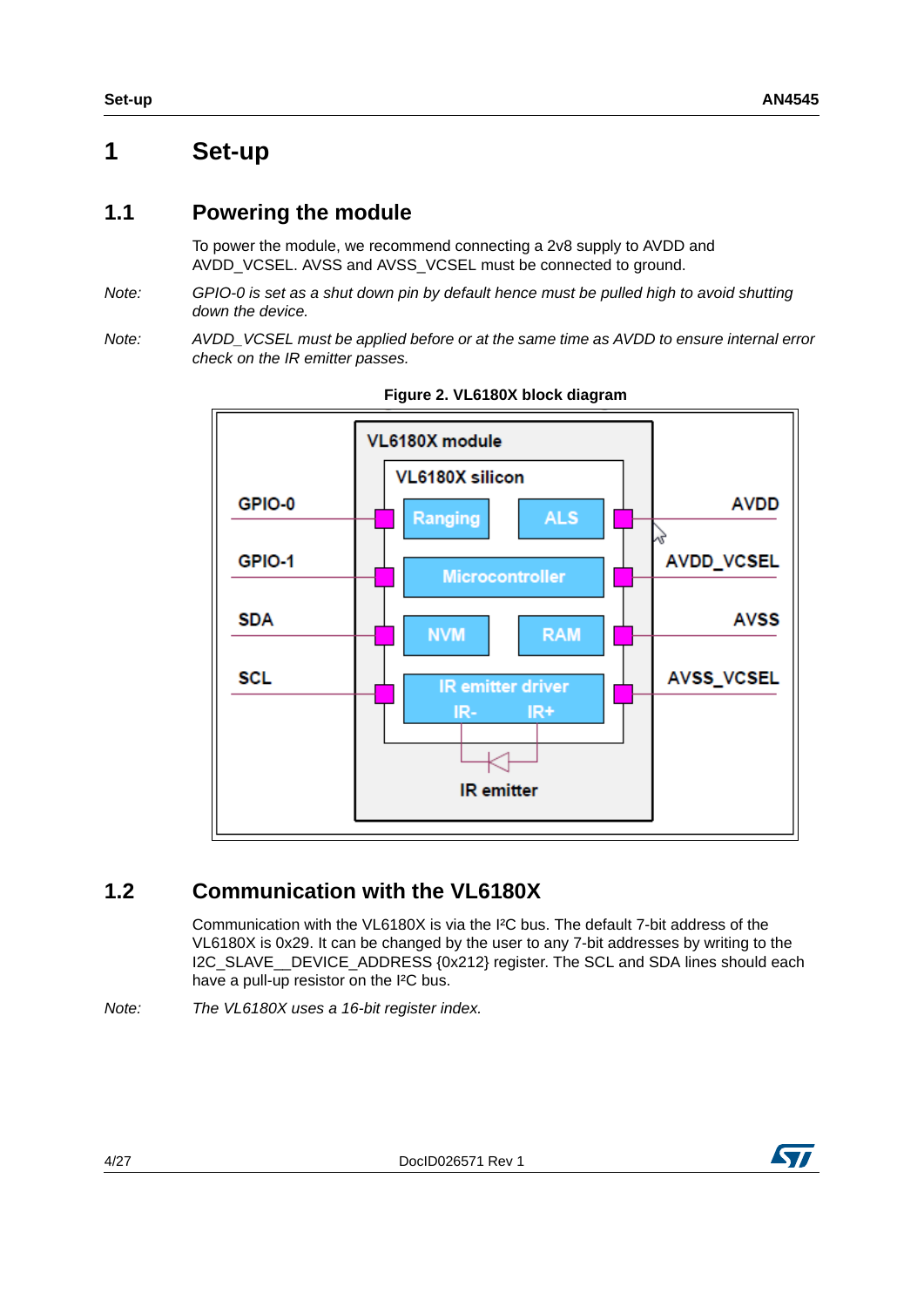### <span id="page-4-0"></span>**1.3 Initialisation**

The latest Standard Ranging (SR) settings must be loaded onto VL6180X after the device has powered up. The following is the recommended procedure for loading the settings into the VL6180X.

- 1. Check device has powered up (Optional)
	- a) Check SYSTEM\_\_FRESH\_OUT\_OF\_RESET {0x16} register is equal to 0x01.
- 2. Load settings onto VL6180X
	- a) See *[Section 9](#page-23-0)* for the settings.
- 3. Apply other specific settings e.g. cross talk, GPIO, max convergence time etc. (Optional)
- 4. Write 0x00 to SYSTEM\_\_FRESH\_OUT\_OF\_RESET {0x16} (Optional)
	- a) Help host determine if settings have been loaded.
- 5. VL6180X is ready to start a range measurement.

*Note: This procedure must be repeated if the VL6180X has been power cycled or if GPIO-0 has been toggled. SYSTEM\_\_FRESH\_OUT\_OF\_RESET {0x16} will reset to 0x01 if the VL6180X has been power cycled or if GPIO-0 was toggled.*



#### **Figure 3. Initialisation steps**

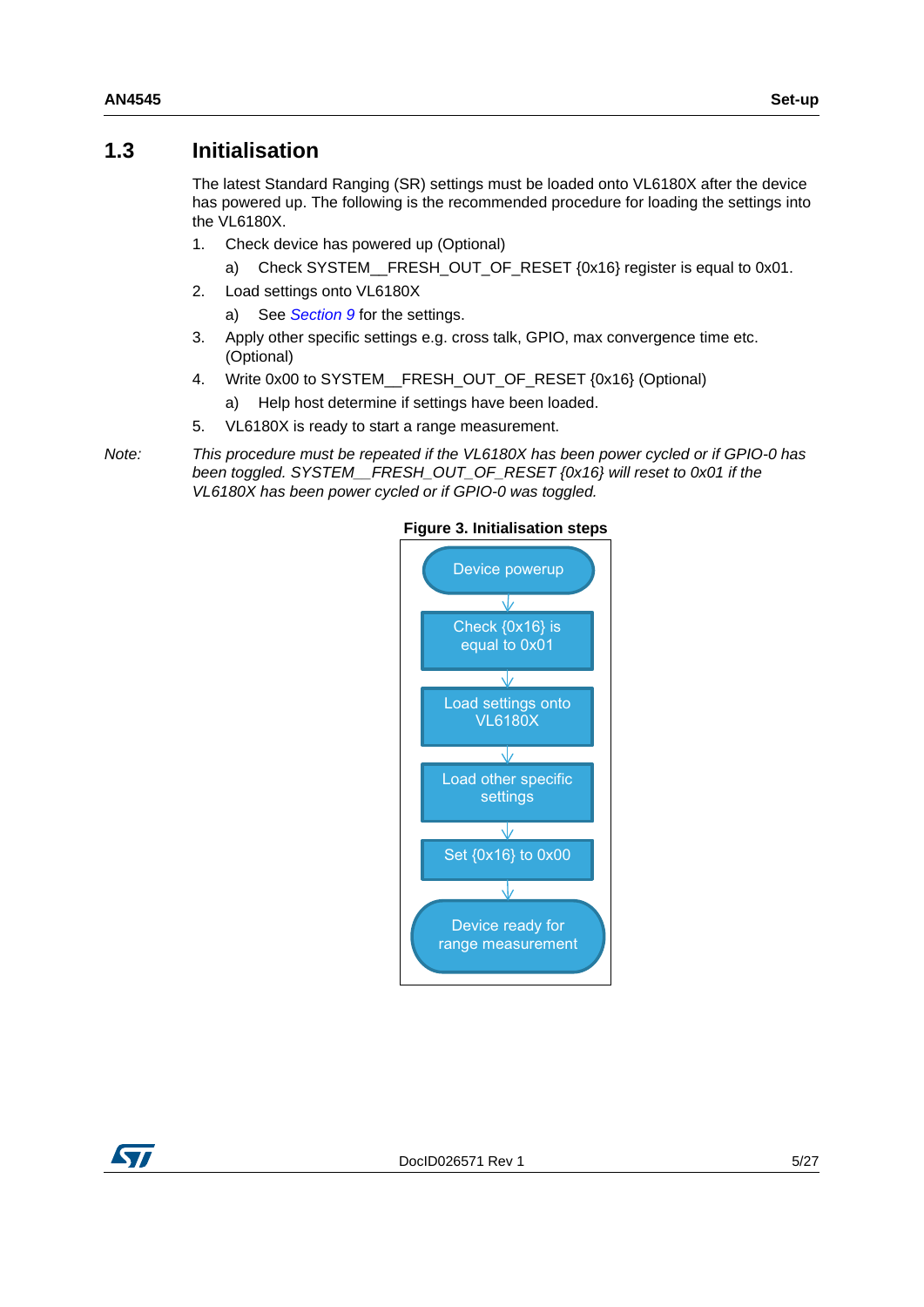## **2 Performing range measurements**

After the settings have been loaded, range measurements can be started in one of two modes, Single-shot mode and Continuous mode.

In Single-shot mode, the VL6180X will perform a single range measurement and will enter software standby once the measurement has completed.

In continuous mode the VL6180X will perform back to back range measurements at a user determined rate until the stop command is issued. *[Section 2.1](#page-6-0)* and *[Section 2.2](#page-6-1)* outline the recommended procedure on performing a range measurements. *[Section 7](#page-19-0)* contains example code on how to initialise the device and perform range measurements with the sensor.



#### **Figure 4. Flowchart for performing range measurements**

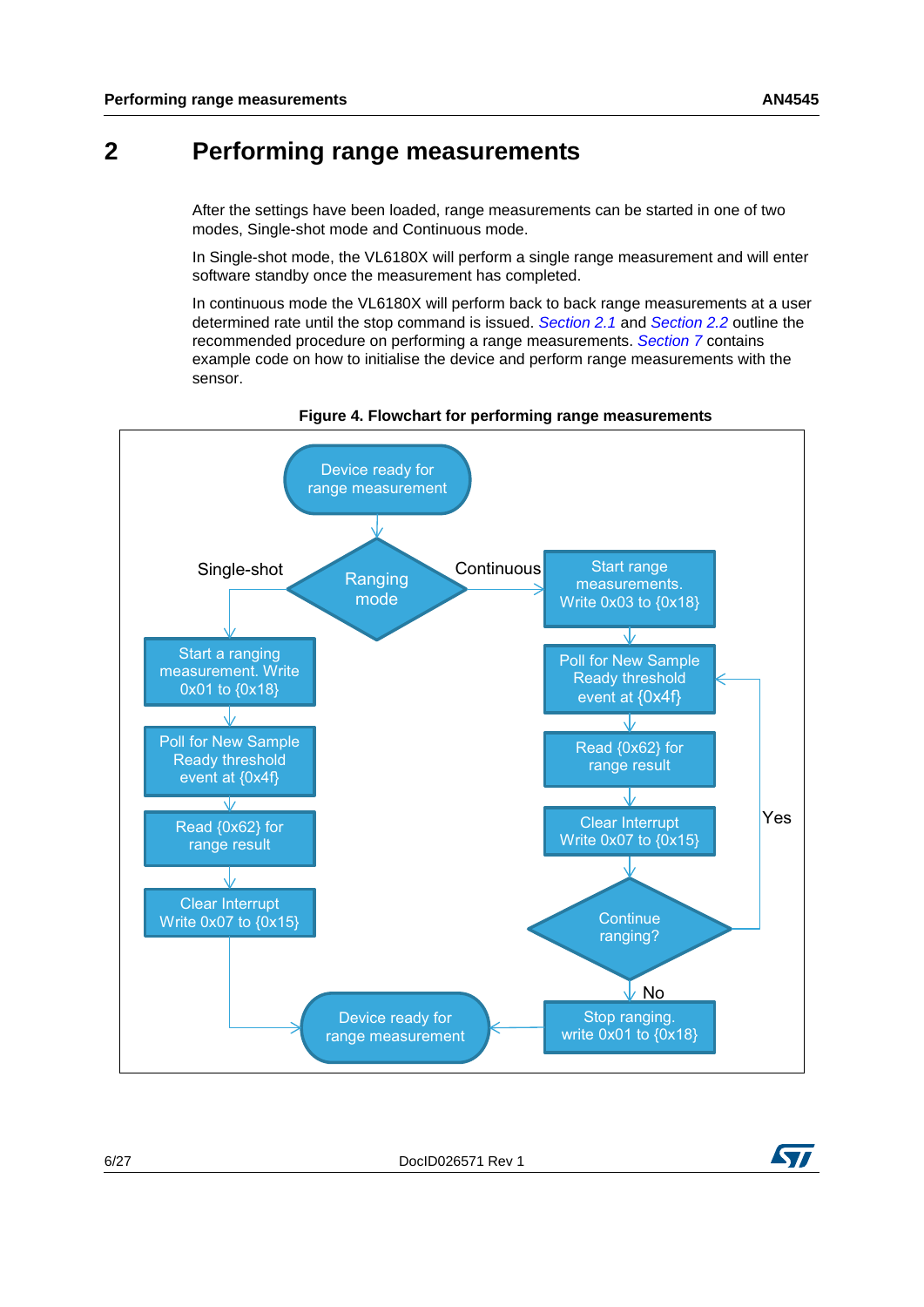### <span id="page-6-0"></span>**2.1 Performing a range measurement in single-shot mode**

- 1. Check device is ready to start a range measurement. (Optional)
	- a) Check bit 0 of RESULT\_RANGE\_STATUS {0x4d} is set.
- 2. Start a range measurement.
	- a) Write 0x01 to SYSRANGE\_\_START {0x18}.
- 3. Wait for range measurement to complete.
	- a) Poll RESULT INTERRUPT STATUS GPIO {0x4f} register till bit 2 is set to 1. (New Sample Ready threshold event).
- 4. Reading range result.
	- a) Read RESULT RANGE VAL {0x62}.
	- b) This is the range measurement between the VL6180X and target in mm
- 5. Clear the Interrupt status.
	- a) Write 0x07 to SYSTEM INTERRUPT CLEAR {0x15}.
- 6. Repeat the previous steps 1 to 4 for more range measurements.

### <span id="page-6-1"></span>**2.2 Performing a range measurement in continuous mode**

- 1. Check device is ready to start range measurement. (Optional)
- 2. Check bit 0 of RESULT RANGE STATUS {0x4d} is set.
- 3. Start range measurements.
	- a) Write 0x03 to SYSRANGE START {0x18}.
- 4. Wait for range measurement to complete.
	- a) Poll RESULT\_\_INTERRUPT\_STATUS\_GPIO {0x4f} register till bit 2 is set to 1. (New Sample Ready threshold event).
- 5. Reading range result.
	- a) Read RESULT\_\_RANGE\_VAL {0x62}.
	- b) This is the range measurement between the VL6180X and target in mm.
- 6. Clear the Interrupt status.
	- a) Write 0x07 to SYSTEM\_\_INTERRUPT\_CLEAR {0x15}.
- 7. Repeat the steps 2 to 4 for more range measurements.
- 8. Stop range measurements.
	- a) Write 0x01 to SYSRANGE\_\_START {0x18}.

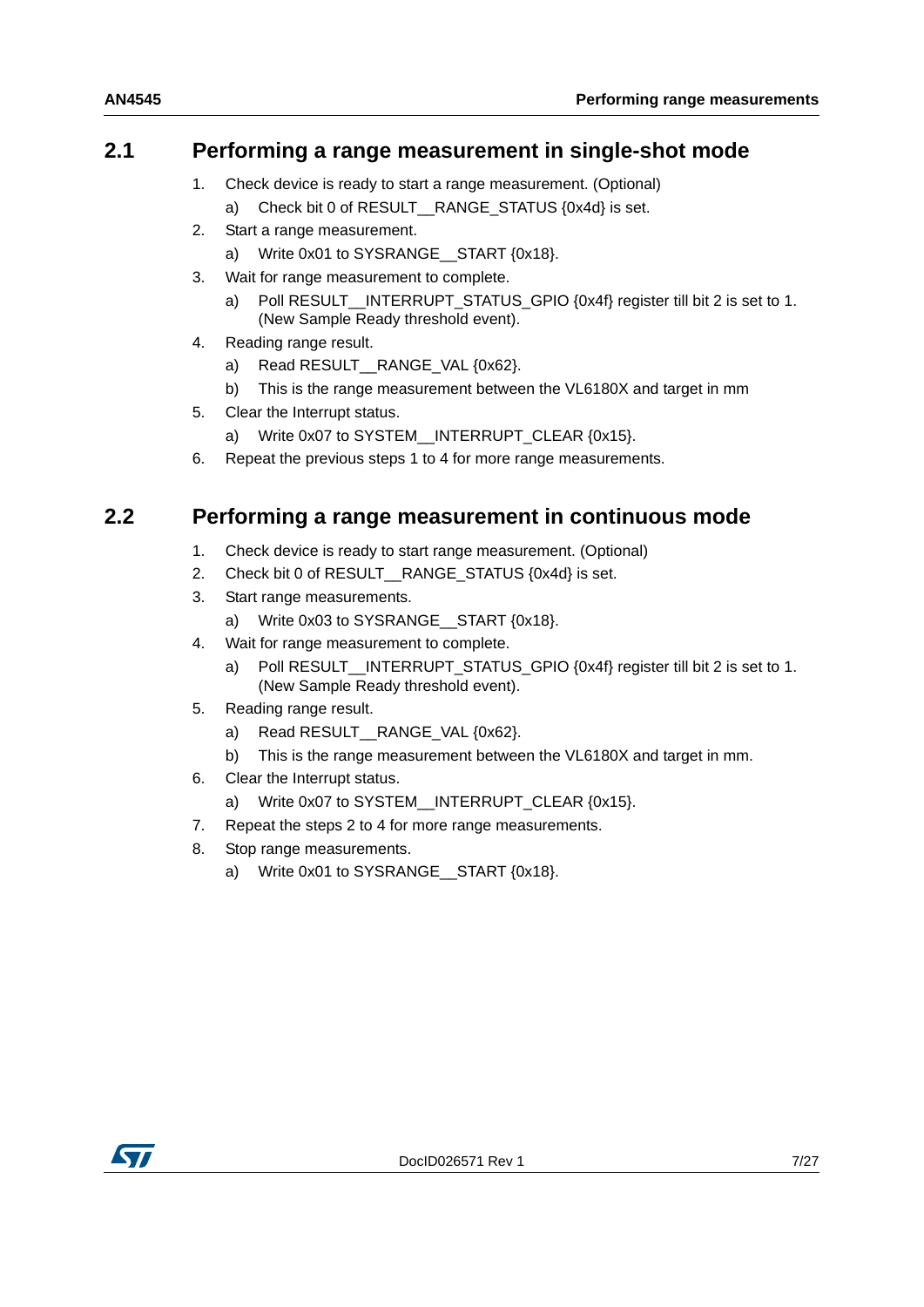## **3 Other ranging outputs**

As well as the range output, the following can also be read along with each range measurement.

### **3.1 Range error codes**

Register RESULT\_\_RANGE\_STATUS {0x4d} returns an error code after each range measurement. Table 13 gives a summary of the range error codes:

| <b>Bits</b> [7:4] | Error code                 | <b>Description</b>                                                                                | Range           |
|-------------------|----------------------------|---------------------------------------------------------------------------------------------------|-----------------|
| 0                 | No error                   | Valid measurement                                                                                 | $0 - 200^{(1)}$ |
| $1 - 5$           | System error               | System error detected. No<br>measurement possible.                                                | 255             |
| 6                 | Early convergence estimate | <b>ECE</b> check failed                                                                           | 255             |
| 7                 | Max convergence            | System did not converge before the<br>specified max. convergence time limit<br>No target detected | 255             |
| 8                 | Range ignore               | Ignore threshold check failed                                                                     | 255             |
| $9 - 10$          | Not used                   |                                                                                                   |                 |
| 11                | <b>SNR</b>                 | Ambient conditions too high.<br>Measurement invalidated                                           | 255             |
| 12                | Raw range algo underflow   | Range $< 0$<br>(because offset is programmable a<br>negative range result is possible)            | $\Omega$        |
| 13                | Raw range algo overflow    | Result is out of range. This occurs<br>typically around 200 mm                                    | 255             |
| 14                | Ranging algo underflow     | Range $< 0$<br>(because offset is programmable a<br>negative range result is possible)            | 0               |
| 15                | Ranging algo overflow      | Result is out of range. This occurs<br>typically around 200 mm                                    | 255             |

|  | Table 1. Range error codes |  |
|--|----------------------------|--|
|  |                            |  |

1. Range overflow occurs typically around 200 mm.

### **3.2 Return array statistics**

### **3.2.1 Return signal rate**

Register RESULT \_ RANGE\_RETURN\_RATE {0x66} contains the signal rate from the return array recorded during the range measurement.

To convert the return rate into Mcps, read {0x66} and divide the value by 128.

*Note: {0x66} is a 16-bit register.* 

8/27 DocID026571 Rev 1

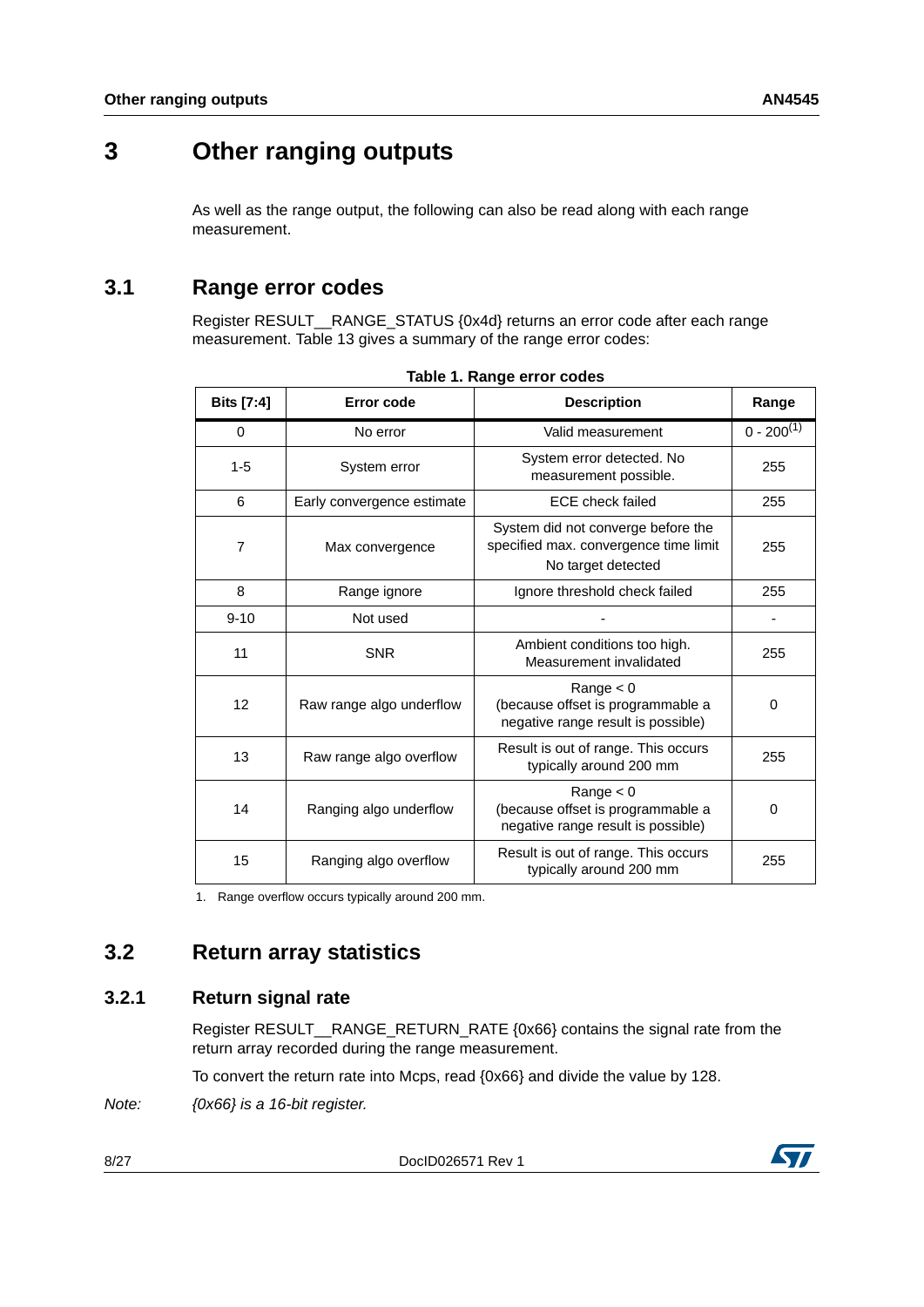#### **3.2.2 Return convergence time**

Register RESULT\_\_RANGE\_RETURN\_CONV\_TIME {0x7c} contains the time in µs it took for the return array on VL6180X to settle or converge on a target distance during the range measurement.

*Note: If Return convergence time is equal to the max convergence time, then VL6180X was not able to detect a target during the last measurement.* 

*{0x7c} is a 32-bit register.* 

#### **3.2.3 Return signal count**

Register RESULT\_\_RANGE\_RETURN\_VCSEL\_COUNT {0x6c} contains the number of counts recorded during the convergence time<sup>(a)</sup> from the return array during the range measurement.

The following equation show the relationship between count, signal rate and convergence time.

Return Signal Rate [Mcps] = Return Signal Count<br>Convergence Time [µs]

*Note: {0x6c} is a 32-bit register.* 

#### **3.2.4 Return ambient count**

Register RESULT\_\_RANGE\_RETURN\_AMB\_COUNT {0x74} contains the number of ambient counts recorded during the convergence time<sup>(a)</sup> during the range measurement. The ambient counter is only active for 1/6th of the convergence time, hence the count value must be multiplied by 6.

See the following equation of how to convert the ambient count into Mcps.

Return Ambient Rate [Mcps] = 
$$
\frac{\text{Return Ambient Count} \times 6}{\text{Convergence Time [µs]}}
$$

*Note: {0x74} is a 32-bit register* 

### **3.3 Reference array statistic**

#### **3.3.1 Reference signal rate**

Register RESULT\_\_RANGE\_REFERENCE\_RATE {0x68} contains the signal rate from the reference array recorded during the range measurement.

To convert the reference rate into Mcps, read {0x68} and divide the value by 128.

*Note: {0x68} is a 16-bit register.* 

a. The count register continues to increment till both return and reference array have converged. This means for the Convergence time [µs], the maximum value between {0x7c} and {0x80} should be used in the equation. Under normal operation, {0x7c} should be the larger number value.

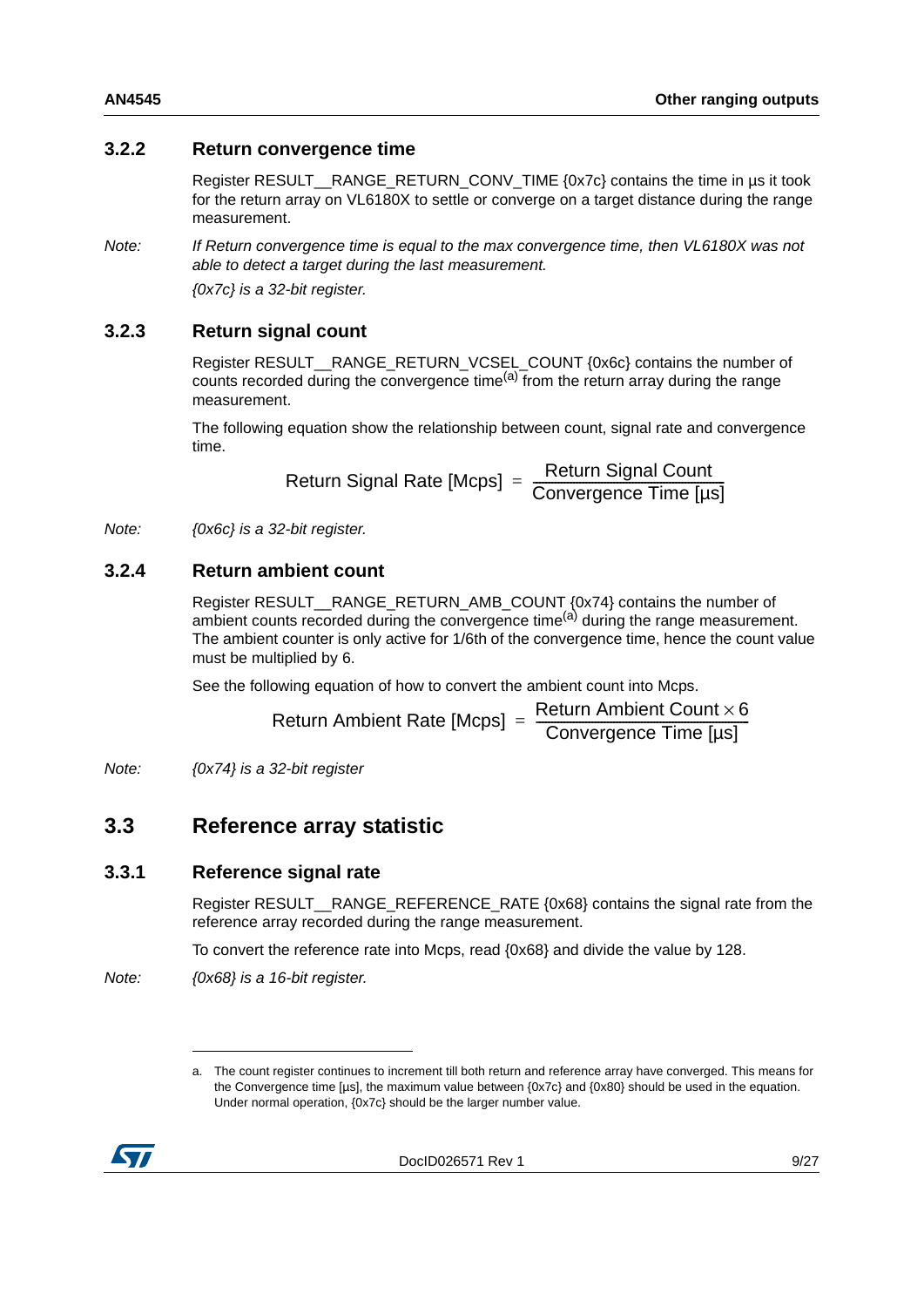#### **3.3.2 Reference convergence time**

Register RESULT\_\_RANGE\_REFERENCE\_CONV\_TIME {0x80} contains the time in µs it took for the reference array to settle or converged on a target distance during the range measurement.

*Note: {0x7c} is a 32-bit register.*

### **3.3.3 Reference signal count**

Register RESULT\_\_RANGE\_REFERENCE\_SIGNAL\_COUNT {0x70} contains the number of counts recorded during the convergence  $time^{(1)}$  from the reference array during each range measurement.

The following equation show the relationship between count, signal rate and convergence time.

 $\mathsf{Reference}$  Signal Rate [Mcps] =  $\frac{\mathsf{Reference} \; \mathsf{Signal} \; \mathsf{Count}}{\mathsf{Convergence} \; \mathsf{Time} \; [\mu s]}$ 

*Note: {0x70} is a 32-bit register.* 

#### **3.3.4 Reference ambient count**

Register RESULT\_\_RANGE\_REFERENCE\_AMB\_COUNT {0x78} contains the number of ambient counts recorded during the convergence time<sup>(1)</sup> from the reference array. The ambient counter is only active for 1/6 of the convergence time, hence the count value must be multiplied by 6.

See the following equation of how to convert the ambient count into Mcps.

| Reference Ambient Rate [Mcps] = | Reference Ambient Count $\times$ 6 |
|---------------------------------|------------------------------------|
|                                 | Convergence Time [µs]              |

*Note: {0x78} is a 32-bit register* 

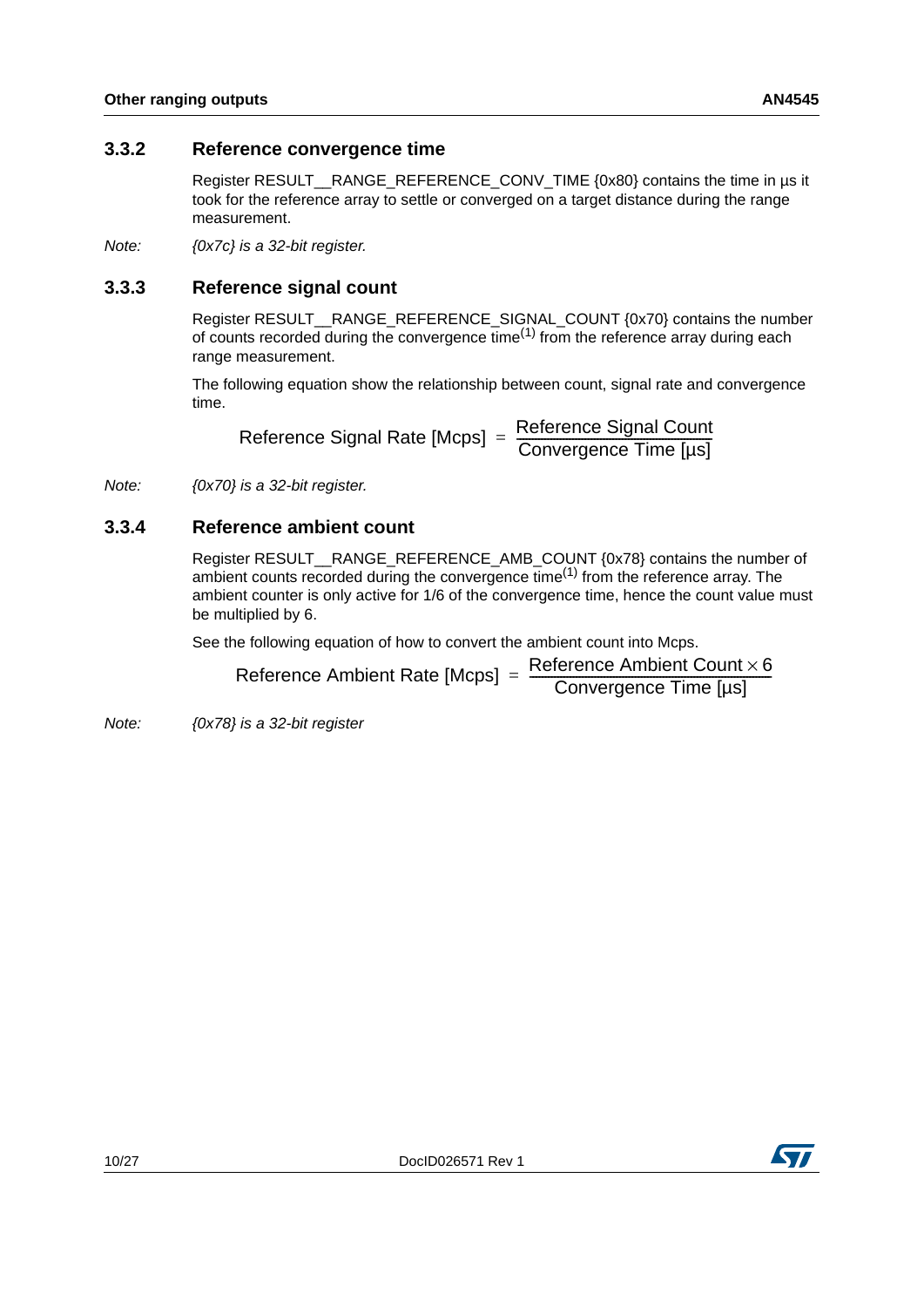## **4 Typical ranging output**

### **4.1 Range output**

*[Figure 5](#page-10-0)* shows the typical ranging output from VL6180X for different targets<sup>(b)</sup> at different distances.



#### <span id="page-10-0"></span>**Figure 5. Graph of range output vs. target distance. The test was performed in the dark and with no cover glass.**

The range output of VL6180X with each of the targets should be linear with range. There could however be an offset error<sup>(c)</sup>. This error can be corrected by performing a manual offset calibration, see *[Section 4.1.1](#page-11-0)*.

*Note: At <10mm the interaction between the target and VL6180X will prevent the range output from reaching 0mm. This is due to a number of physical effects:* 

- •*Separation between VCSEL and return array*
- •*Multiple reflections between target surface and VL6180X*
- • *VCSEL output penetrating the target surface and scattering off the layers inside the target*

c. See section 4 in the VL6180X dataset for the spec on offset error.



b. Munsell gray target.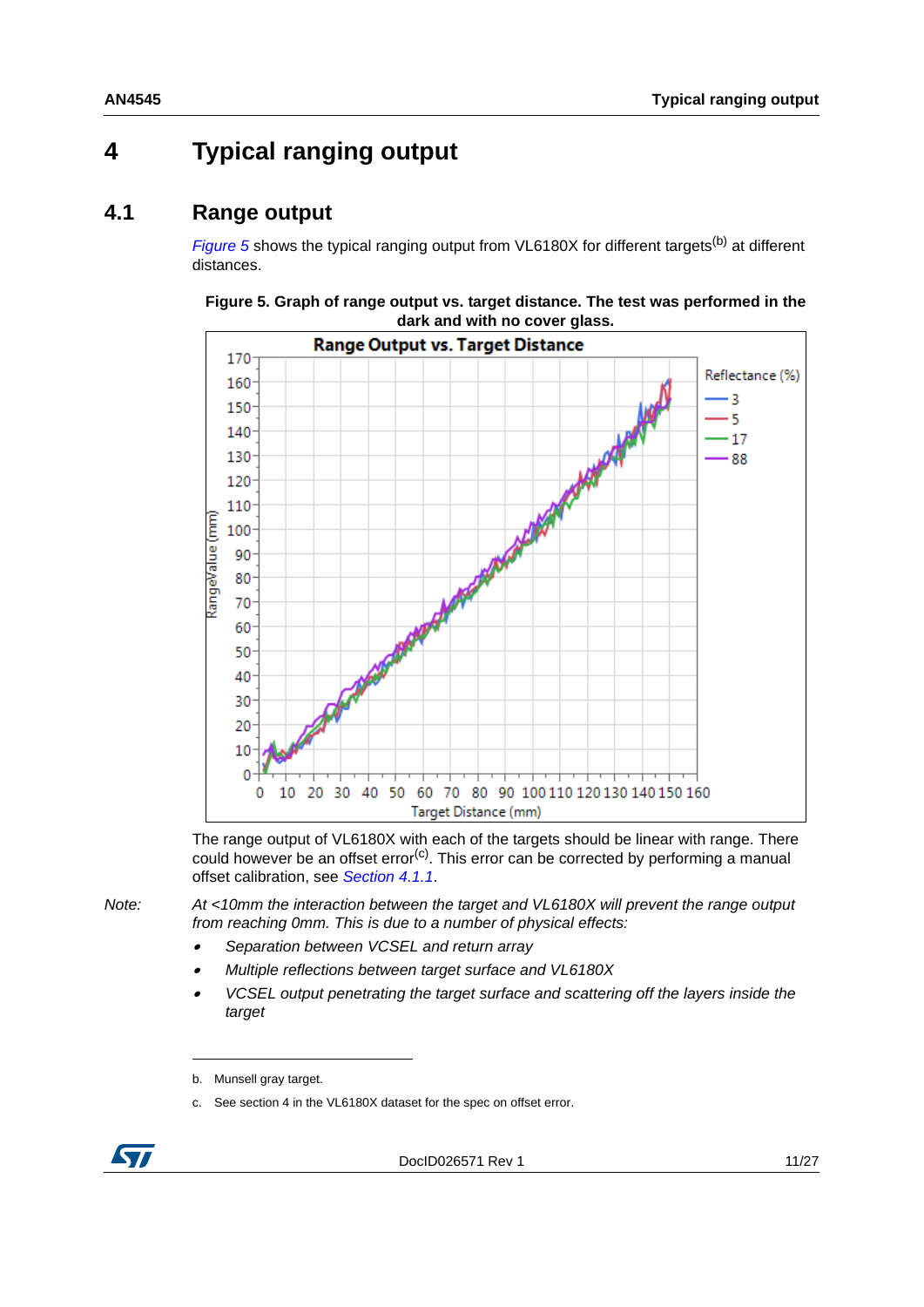#### <span id="page-11-0"></span>**4.1.1 Manual offset calibration procedure**

This section describes a procedure for calibrating offset.

- 1. Clear the system offset
	- a) Write 0x00 to SYSRANGE\_\_PART\_TO\_PART\_RANGE\_OFFSET {0x24}.
- 2. Place a target at 50mm away from VL6180X.
	- a) Using a target with 17% reflectance or higher is recommended.
	- b) When calibrating with cover glass we recommended using a target with reflectance of 88% or higher to minimise error from cross talk, cross
- 3. Collect a number of range measurements with the target in place and calculate mean of the range results.
	- a) For a reliable measurement, take at least 10 measurements.
- 4. Calculate the offset required:

Offset  $=$  Target Distance  $[mm]$  – Average range  $[mm]$ 

Offset  $= 50 - A$ verage range [mm]

- 5. Apply offset:
	- a) Write the calculated offset value to SYSRANGE\_\_PART\_TO\_PART\_RANGE\_OFFSET {0x24}.

*Note:* {0x24} is in *2s complement representation. For offset value 0 to127, write 0x00 to 0x7f. For offset value -1 to -128, write 0xff to 0x80, e.g -30 = 0xe2*

### **4.2 Signal rate**

*[Figure 6](#page-12-0)* shows the return signal rate output from VL6180X for different targets at different distances. The return signal rate can provide useful information on how optimised VL6180X settings to perform more efficiently and reliably.

The return signal rate from a target will generally follow the inverse square law as the target moves away from VL6180X. Assume the target fills the VL6180X's field of view<sup>(d)</sup> and is at a distance >10mm.

As target distance drops below 10mm, the target will start to block off the optical path between the VCSEL and the return array. A target at <10mm can reduce the signal to a level that can prevent the VL6180X from completing a range measurement.

*Note: Cover glass can alter the return signal rate characteristics. We therefore recommend the signal rate be re-characterized once the VL6180X has been integrated into the final system before attempting to perform any system optimisation.*



d. The field or view of VL6180X is approximately ±12.5°.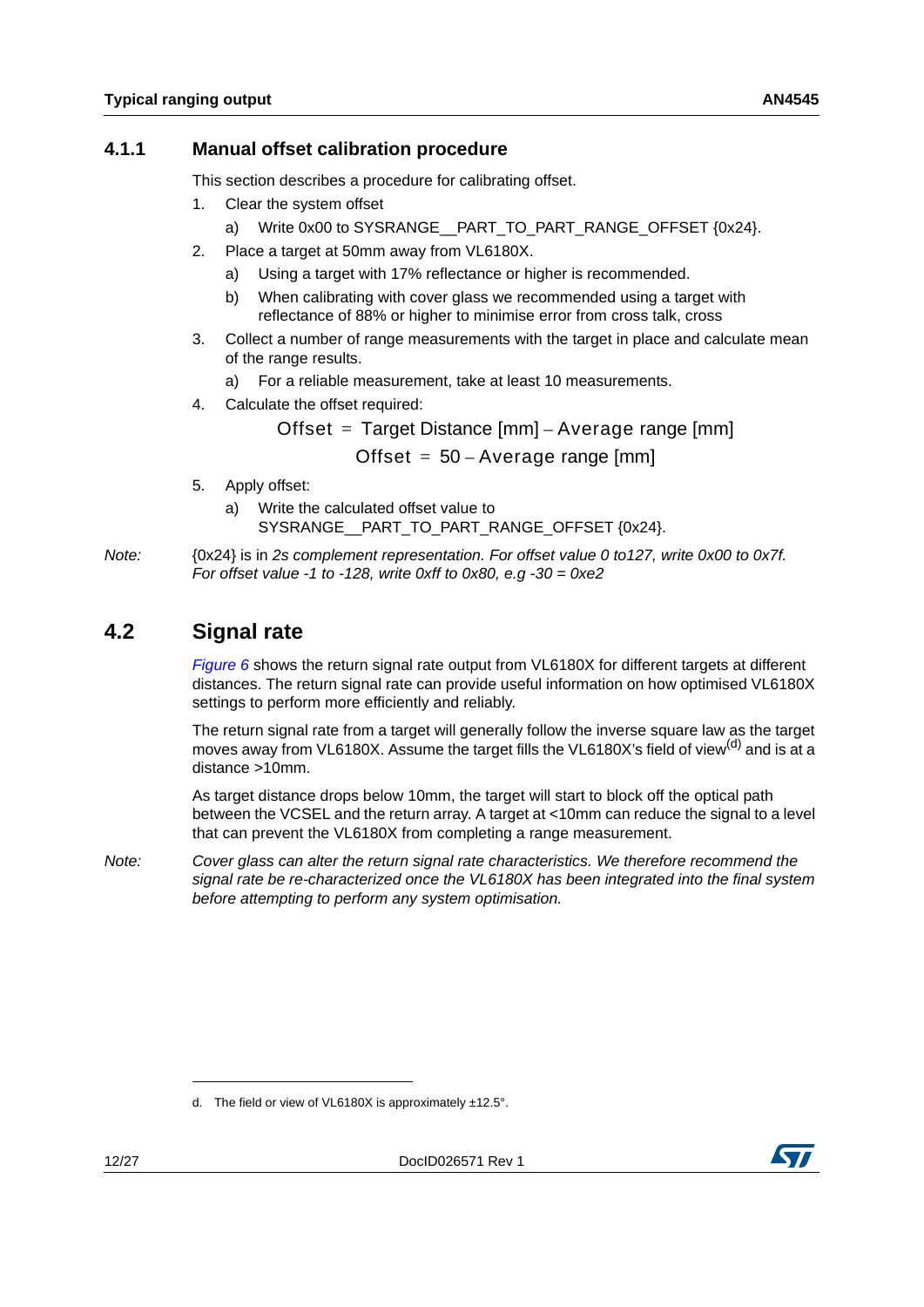

<span id="page-12-0"></span>**Figure 6. Graph of return signal rate vs. target distance. The test was performed in the dark and with no cover glass.**

### **4.3 Convergence time**

*[Figure 7](#page-13-0)* shows the typical convergence time output from VL6180X for different targets at different distances. The convergence time can provide useful information on how to optimise VL6180X settings to perform more efficiently and reliably.

*Note: Cover glass can alter the return* convergence time *characteristics. We therefore recommend the* convergence time *be re-re-characterized once the VL6180X has been integrated into the final system before attempting to perform any system optimisation.*

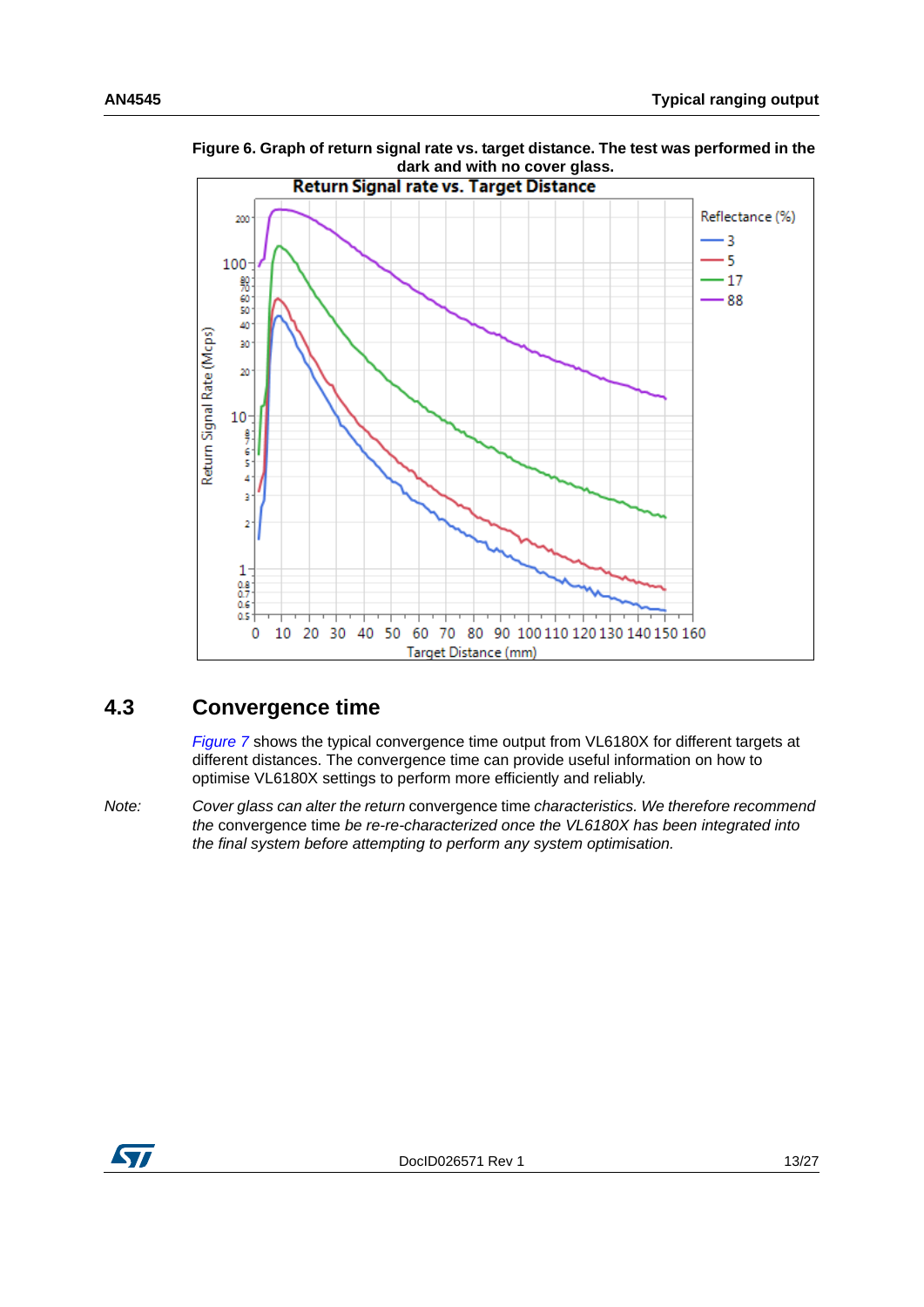

<span id="page-13-0"></span>**Figure 7. Graph of convergence time vs. target distance. The test was performed in the dark and with no cover glass.**

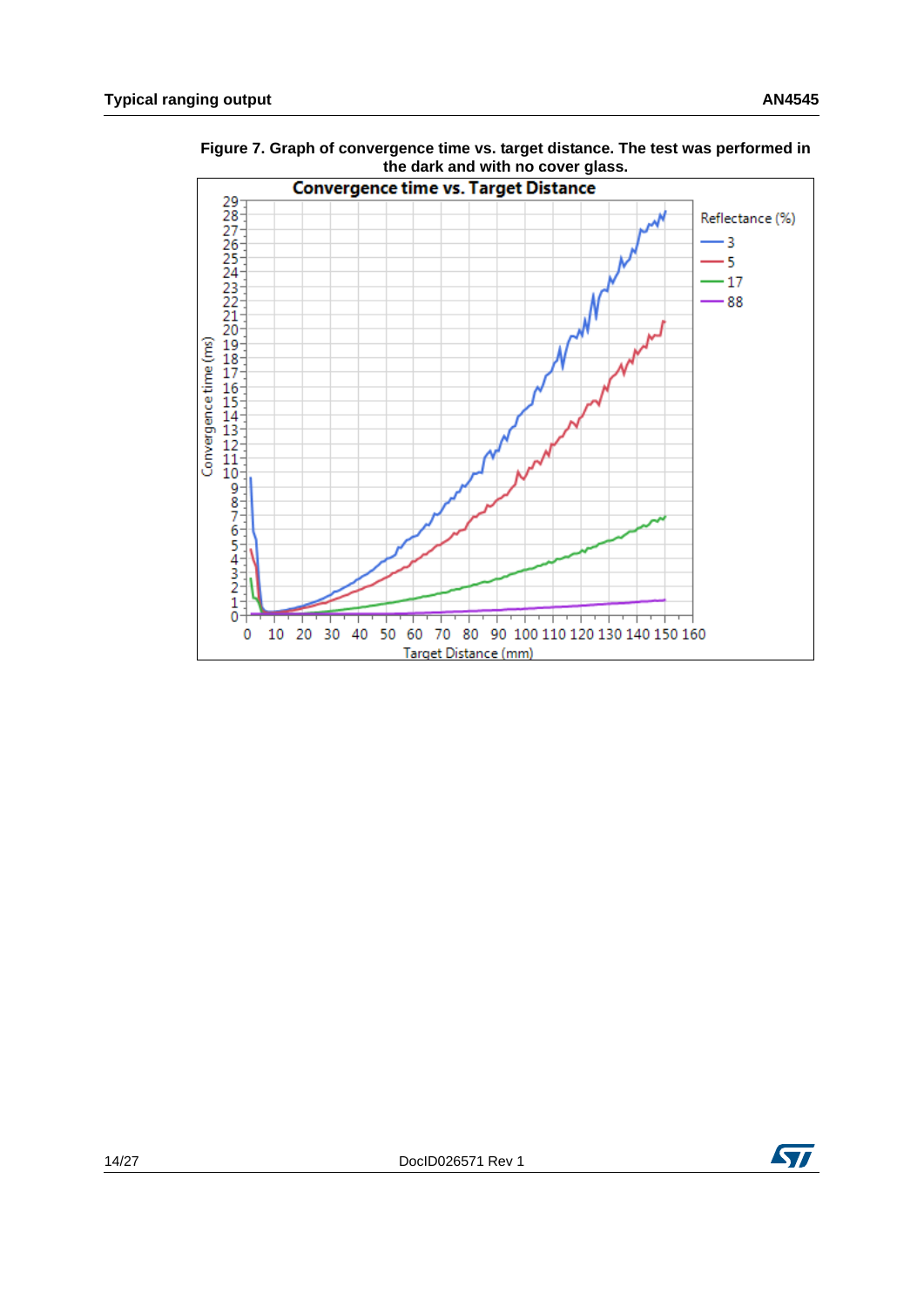### **5 Cover glass**

The VL6180X can be used with a cover glass. The cover glass can cause internal reflection and this can be detected by VL6180X as unwanted signals. This is known as the cross talk.

The cross talk can affect the range output, hence we recommend the user perform the cross talk calibration procedure when using the VL6180X with cover glass (see *[Section 5.1.1](#page-15-1)*). The range ignore function should also be enabled to remove false detections from the cover glass, see *[Section 5.1.2](#page-16-0)*.

### **5.1 Range output**

*[Figure 8](#page-14-0)* shows the impact of the cover glass on the range output of VL6180X. The internal reflection between the glass and the VL6180X causes the ranging output to decrease at longer distances.

This error in range is a ratio of the target signal rate and magnitude of the cross talk, hence the range output from a darker target are more susceptible to the effect of cross talk.

*[Figure 9](#page-15-0)* shows the range output from VL6180X with the cross talk calibration procedure implemented. The range error caused by the cover glass is corrected.

*Note: The offset might need to be re-calibrated when ranging though cover glass.*

*The cross talk rate depends on the glass type and its placement relative to VL6180X. If the glass type or its position changes, then cross talk calibration might need to be re-done.*

<span id="page-14-0"></span>





DocID026571 Rev 1 15/27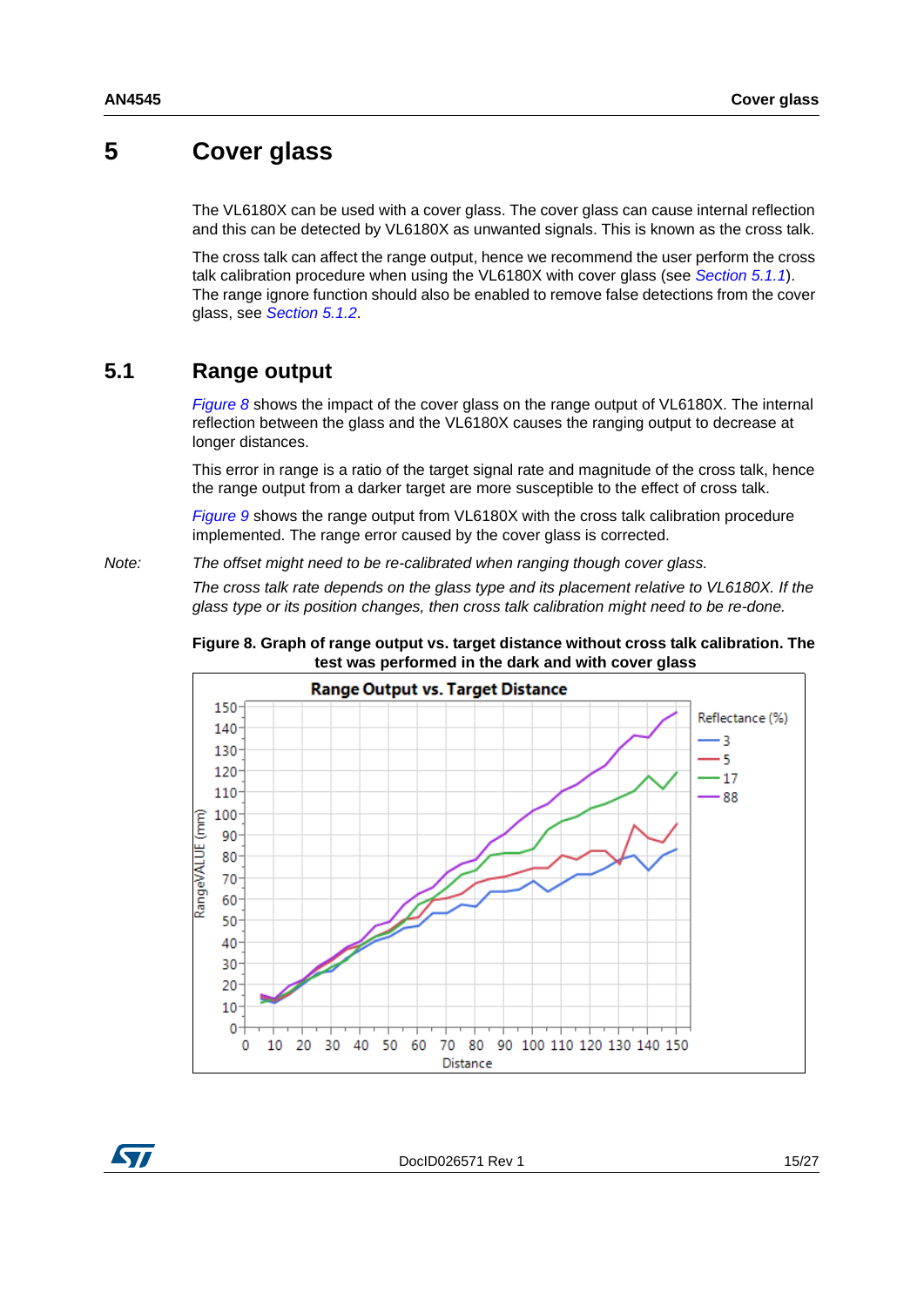

<span id="page-15-0"></span>**Figure 9. Graph of range output vs. target distance with cross talk calibration. The test was performed in the dark and with cover glass**

### <span id="page-15-1"></span>**5.1.1 Cross ross talk calibration procedure**

This section describes a procedure for calibrating system cross talk.

- 1. Perform the offset calibration (recommended)
	- a) See *[Section 4.1.1](#page-11-0)*.

*Note: If the offset is incorrectly calibrated, cross talk calibration will be inaccurate.*

- 2. Place a dark target at 100mm away from VL6180X.
	- a) Low reflectance target recommended, e.g. 3% target.
- 3. Ensure SYSRANGE CROSSTALK COMPENSATION RATE {0x1e} is set to 0.
- 4. Collect a number of range measurements with the target in place and calculate mean of the range results and Return signal rate.
	- a) For a reliable measurement, take at least 10 measurements.
- 5. Calculate the cross talk:

 $\textsf{cross}\text{-}\textsf{talk}\ [\textsf{Mcps}] \ = \ \textsf{Average}\ \textsf{Rtn}\ \textsf{Rate}\ [\textsf{Mcps}] \ \times \Big( \textsf{1} - \frac{\textsf{Average}\ \textsf{range}}{\textsf{Target}\ \textsf{Distance}} \Big).$ 

cross-talk [Mcps] = Rtn Rate [Mcps]  $\times$  (1 – Average range/100)

- 6. Apply offset:
	- a) Write the calculated cross talk value to SYSRANGE\_\_CROSSTALK\_COMPENSATION\_RATE {0x1e}.
- *Note: {0x1e} is a 316-bit register in 9.7 format: For cross talk value of 0.4 Mcps = 0.4 x 128 =51.2, register value to be written = 0x33.*

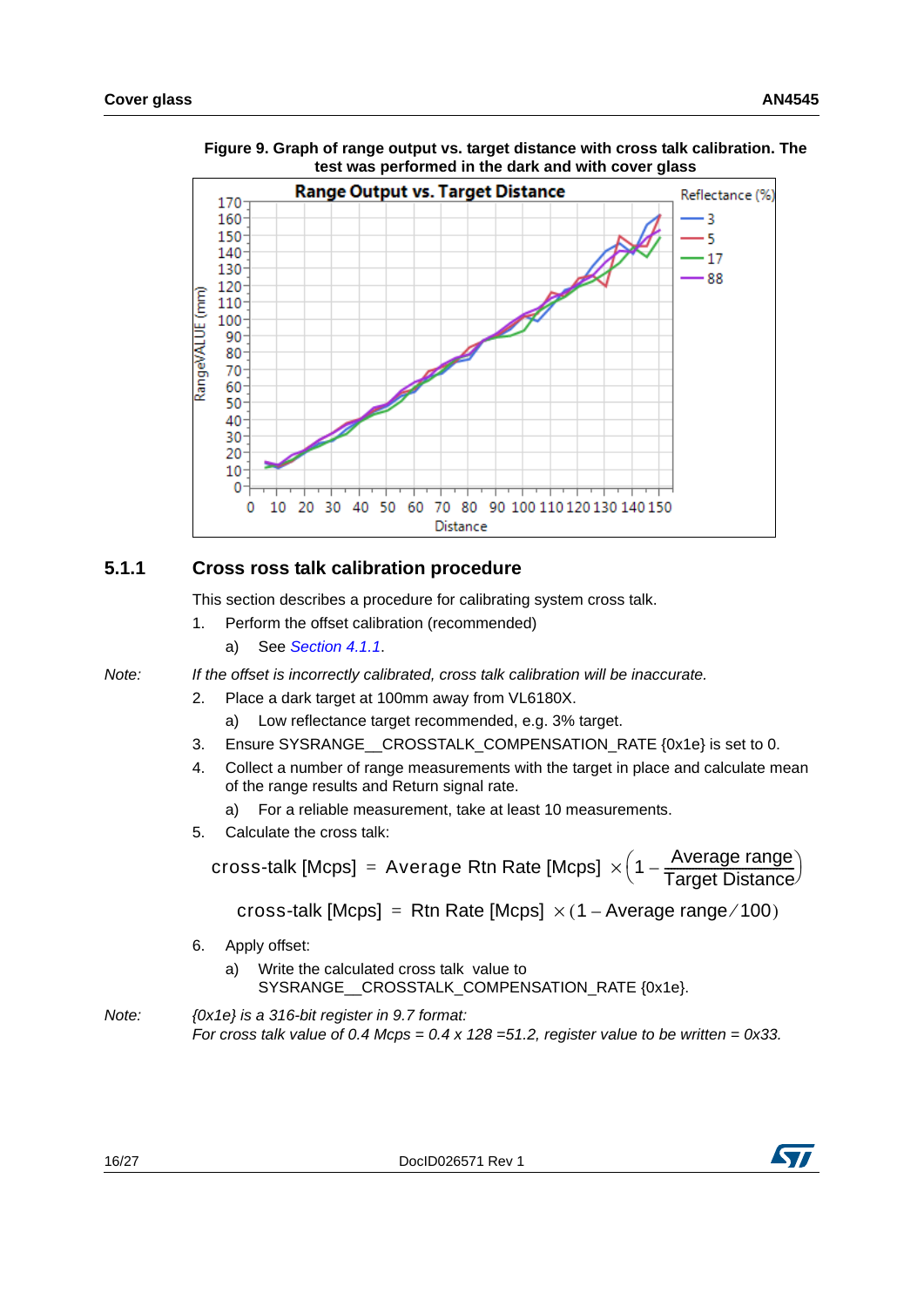#### <span id="page-16-0"></span>**5.1.2 Range ignore**

The range ignore function in VL6180X can be enabled by setting bit 1 of SYSRANGE\_\_RANGE\_CHECK\_ENABLES {0x2d}. If enabled, the ignore threshold must be specified.

We recommend setting the ignore threshold to at least 1.2x cross talk.

e.g. SYSRANGE\_\_RANGE\_IGNORE\_THRESHOLD {0x26} = cross talk (Mcps) x 1.2

A range ignore error will be flagged if the return signal rate is less than the ignore threshold.

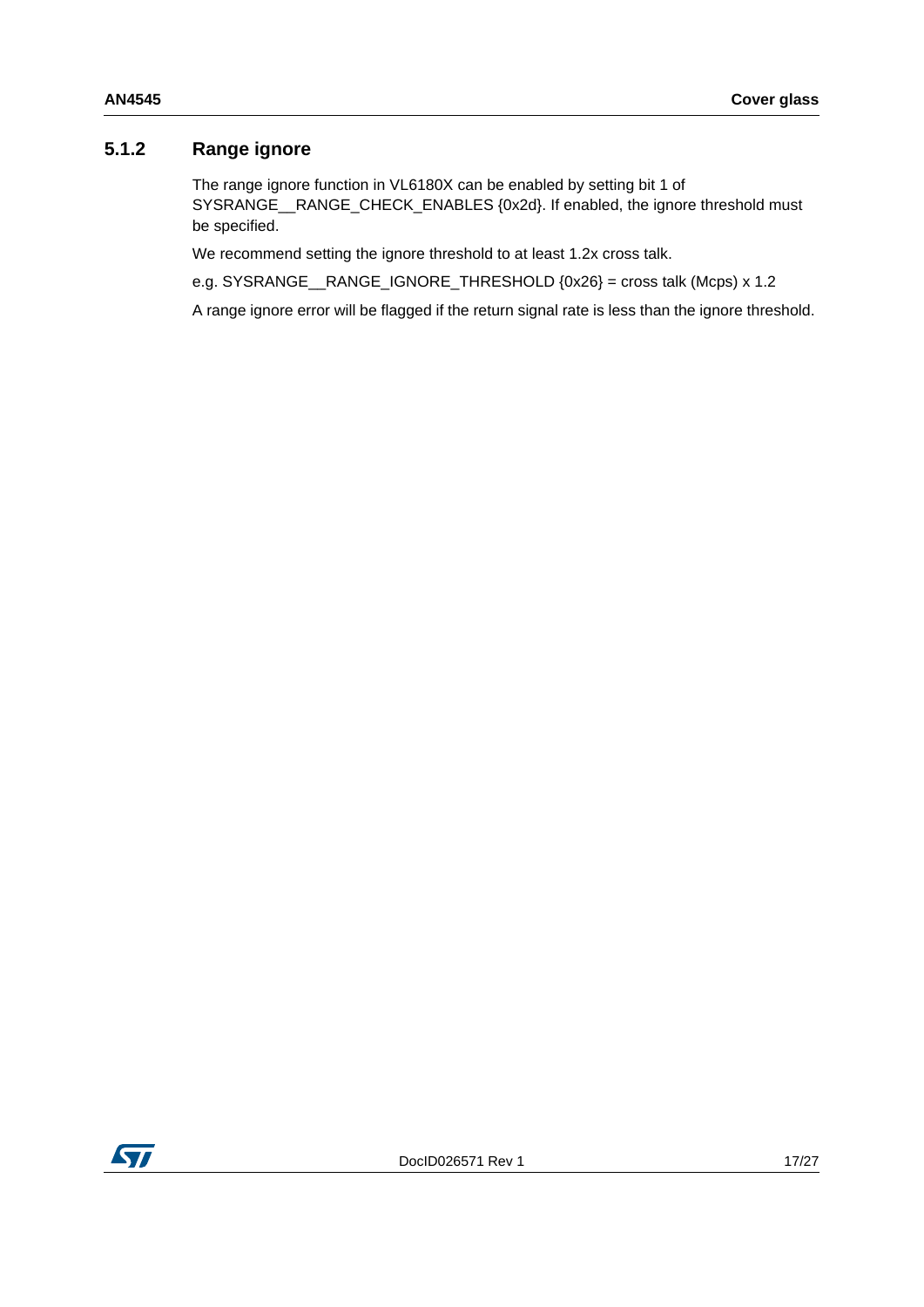## **6 Device settings**

### **6.1 Performance tuning**

Changing the settings in this section can affect the performance of the overall system.

#### **6.1.1 Max convergence time**

<span id="page-17-0"></span>The SYSRANGE\_\_MAX\_CONVERGENCE\_TIME {0x1c} register sets an upper limit for the max convergence time. See *[Figure 10](#page-17-0)*.

|  | Sampling period                 | System Power down                          |  |
|--|---------------------------------|--------------------------------------------|--|
|  |                                 |                                            |  |
|  |                                 |                                            |  |
|  |                                 |                                            |  |
|  | System Power up Convergnce time | Max Convergence time<br>Full ranging Cycle |  |

#### **Figure 10. System timing diagram for a signal ranging measurement**

The max convergence time is made up of the convergence time and sampling period. By default the max convergence time is set to 49ms during device power-up.

Reducing the max convergence time will reduce the maximum time a measurement will be allowed to complete and can reduce the power consumption when no target is present. We recommend a value of 30ms for the max convergence time as a suitable starting point.

*Note: Reducing the max convergence time will reduce the distance the VL6180X is able to range to.*

> Since the max convergence time controls maximum duration of each range measurement, it effectively controls the minimum signal rate required by the VL6180X to complete a range measurement.

> During a range measurement, the signal from the return array is counted within the convergence time window. The VL6180X will only report an valid range when a threshold of 15360 has been reached. The minimum signal rate required for convergence is therefore related to the Max convergence time via the following equation.

Min signal rate  $[cps] = 15360$ Max Conv time [s] - Sampling period [s]

The sampling period is set to 4.4ms by default.

If the return signal from a target is lower than the minimum signal rate then the VL6180X will return a range output of 255 and a max convergence will be flagged.

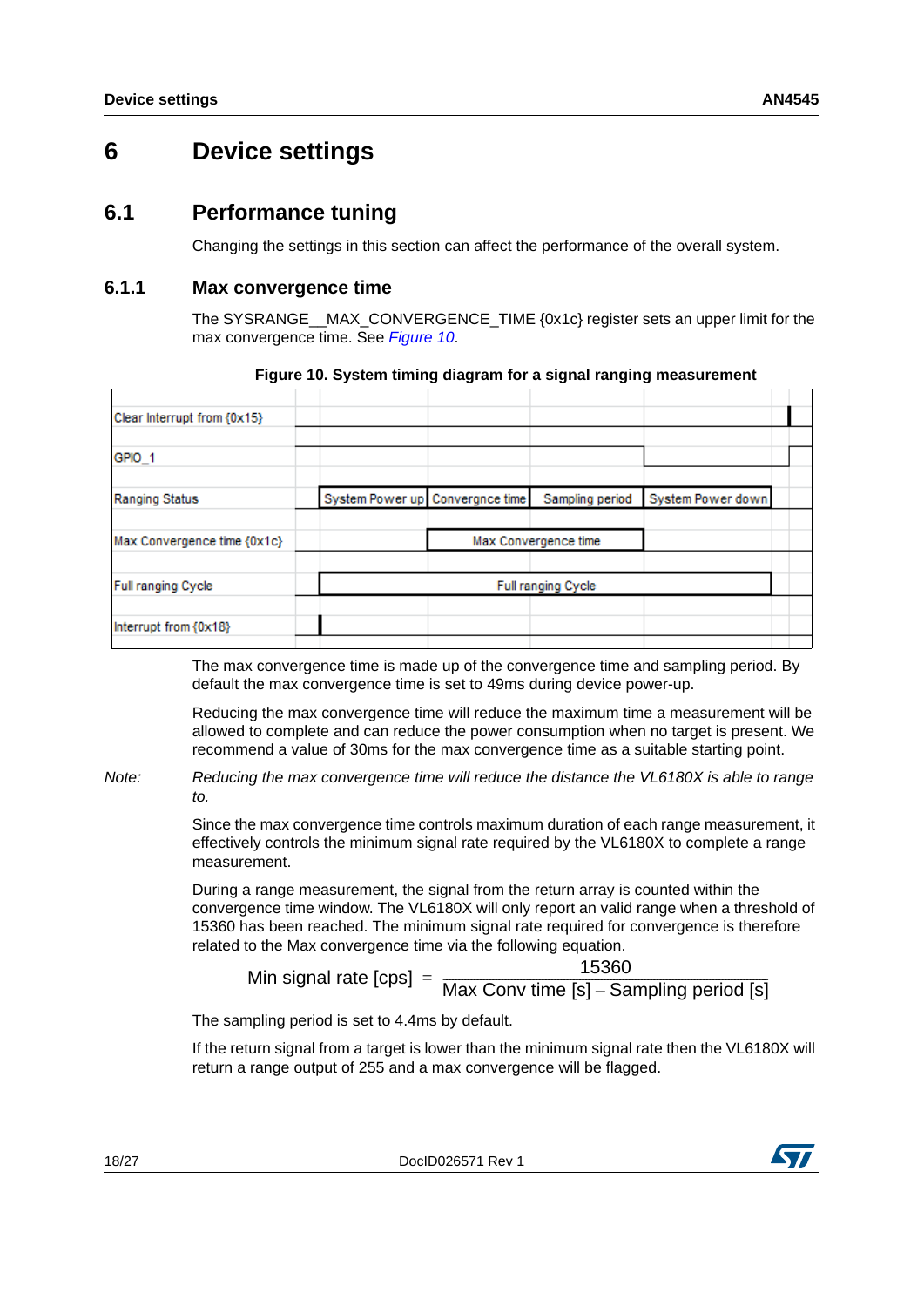#### *Note: {0x1c} is a 8-bit register.*

*Maximum value for the Max convergence time is 63ms. Minimum value should be set to a value of 2 or higher for range measurement to be successful. 1 code = 1 ms.*

#### **6.1.2 Inter-measurement period**

The SYSRANGE\_\_INTERMEASUREMENT\_PERIOD {0x1b} register sets the Intermeasurement period between each measurement when in continuous mode. The intermeasurement period needs to be set to a value that is above the maximum allowable full ranging cycle period. The following equations define the minimum inter-measurement period to ensure correct operation:

Inter-measurement period\*0.9 > Full ranging cycle = Max convergence time + 5ms.

*Note: {0x1b} is a 8-bit register.*

*A value of 0x00 for {0x1b} equals to a inter-measurement period 10ms.* Each code will add *10ms to the inter-measurement period. e.g. inter-measurement period 50ms = 0x04.*

### **6.1.3 Readout averaging period**

The READOUT\_\_AVERAGING\_SAMPLE\_PERIOD {0x10a} register sets the internal readout averaging sample period. Increasing the sampling period decreases noise but increases max convergence time and power consumption. Each code corresponds to around 64.5µs additional processing time and there is a fixed 1.3ms of overhead during readout.

Sampling period = 1.3ms + 64.5µs \* READOUT\_\_AVERAGING\_SAMPLE\_PERIOD

By default {0x10a} is set to 0x30 which will give a sampling period of 4.4ms.

### **6.2 Additional error checks**

VL6180X has three additional system error checks which can be enabled to help filter out invalid range results. See the VL6180X data sheet on how to set these error checks as well as enabling and disabling them.

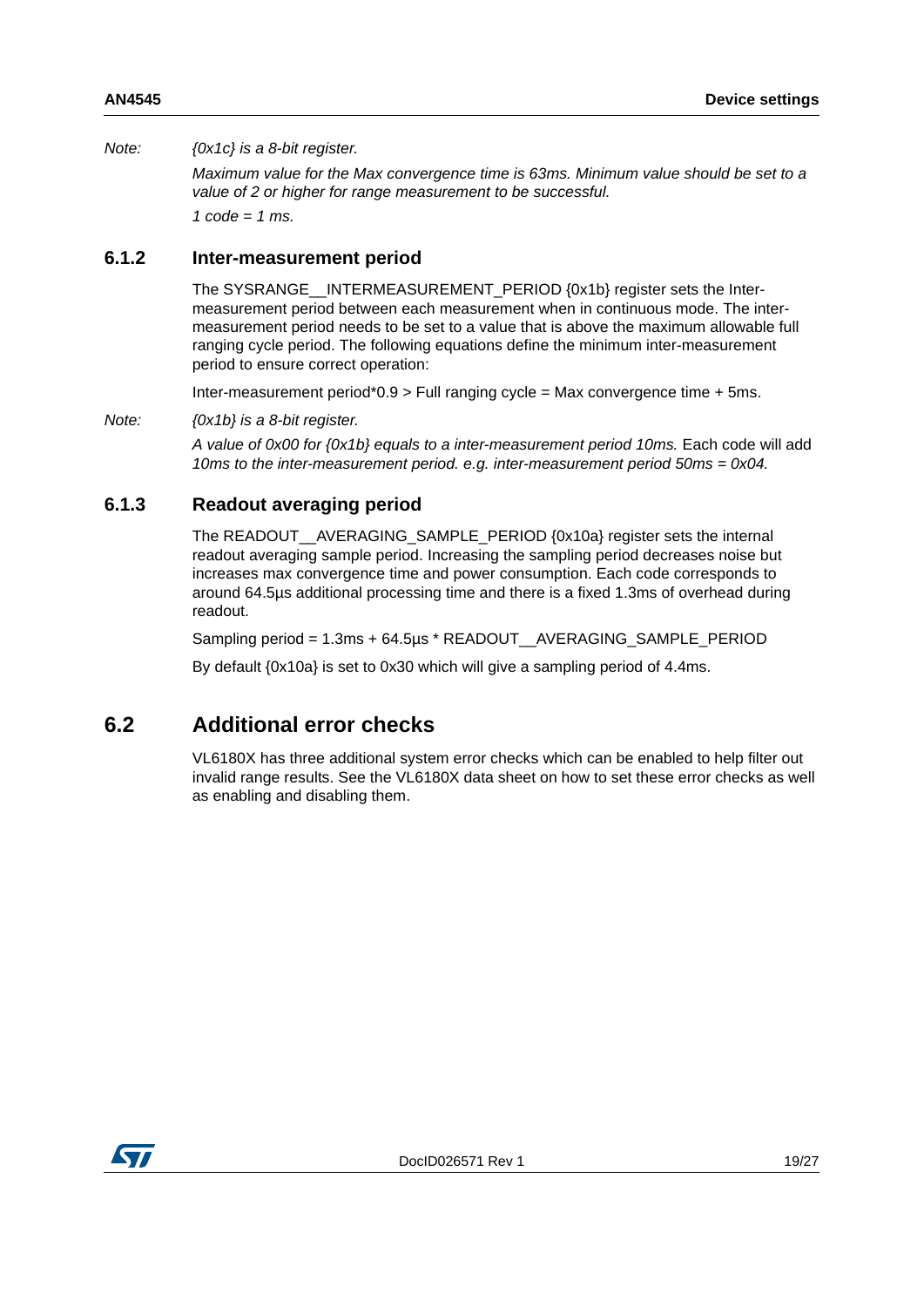### <span id="page-19-0"></span>**7 Example code**

Below is example code on how to perform ranging with VL6180X using single shot mode. The code is based on the STM32 F401 Nucleo board and can be compiled using the mbed Compiler.

```
///////////////////////////////////////////////////////////////////
// Beginning of code
///////////////////////////////////////////////////////////////////
#include "mbed.h"
Serial pc(SERIAL_TX, SERIAL_RX); // set-up serial to pc
I2C i2c(I2C SDA<sub>c</sub>\overline{I2C} SCL); \overline{1} Set up I<sup>2</sup>C on the STM32 NUCLEO-401RE
#define addr (0x52) // I²C address of VL6180X shifted by 1 bit 
                       //(0x29 << 1) so the R/W command can be added
///////////////////////////////////////////////////////////////////
// Split 16-bit register address into two bytes and write 
// the address + data via I²C
///////////////////////////////////////////////////////////////////
void WriteByte(wchar_t reg,char data) {
      char data_write[3];
     data_write[0] = (reg >> 8) & 0xFF;; // MSB of register address
     data_write[1] = reg & 0xFF; // LSB of register address
     data_write[2] = data & 0xFF;
     i2c.write(addr, data_write, 3);
}
///////////////////////////////////////////////////////////////////
// Split 16-bit register address into two bytes and write 
// required register address to VL6180X and read the data back
///////////////////////////////////////////////////////////////////
char ReadByte(wchar_t reg) {
     char data_write[2];
     char data_read[1];
     data_write[0] = (reg >> 8) & 0xFF; // MSB of register address
     data_write[1] = reg & 0xFF; // LSB of register address
     i2c.write(addr, data_write, 2);
     i2c.read(addr, data_read, 1);
     return data_read[0];
}
```
/////////////////////////////////////////////////////////////////// // load settings

20/27 DocID026571 Rev 1

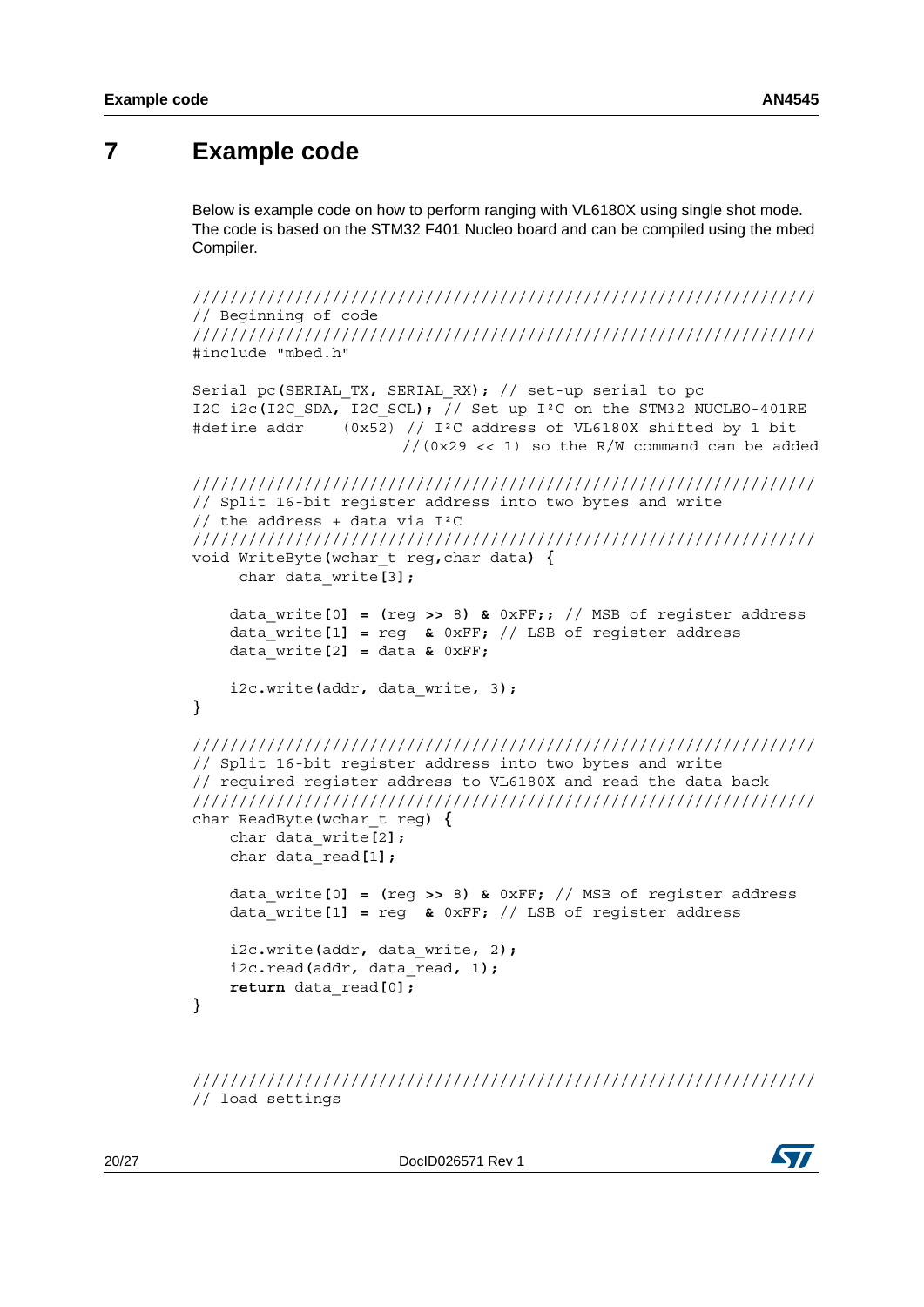```
///////////////////////////////////////////////////////////////////
int VL6180X_Init() {
     char reset;
     reset = ReadByte(0x016);
    if (reset==1){ // check to see has it be Initialised already
///////////////////////////////////////////////////////////////////
    // Added latest settings here - see Section 8
///////////////////////////////////////////////////////////////////
        WriteByte(0x016, 0x00); //change fresh out of set status to 0
     }
     return 0;
}
///////////////////////////////////////////////////////////////////
// Start a range measurement in single shot mode
///////////////////////////////////////////////////////////////////
int VL6180X_Start_Range() {
     WriteByte(0x018,0x01);
     return 0;
}
///////////////////////////////////////////////////////////////////
// poll for new sample ready ready
///////////////////////////////////////////////////////////////////
int VL6180X_Poll_Range() {
     char status;
     char range_status;
     // check the status
     status = ReadByte(0x04f); 
     range_status = status & 0x07;
     // wait for new measurement ready status
     while (range_status != 0x04) {
         status = ReadByte(0x04f);
         range_status = status & 0x07;
        wait \overline{ms(1)}; // (can be removed)
 }
     return 0;
}
```

```
///////////////////////////////////////////////////////////////////
// Read range result (mm)
///////////////////////////////////////////////////////////////////
int VL6180X_Read_Range() {
```
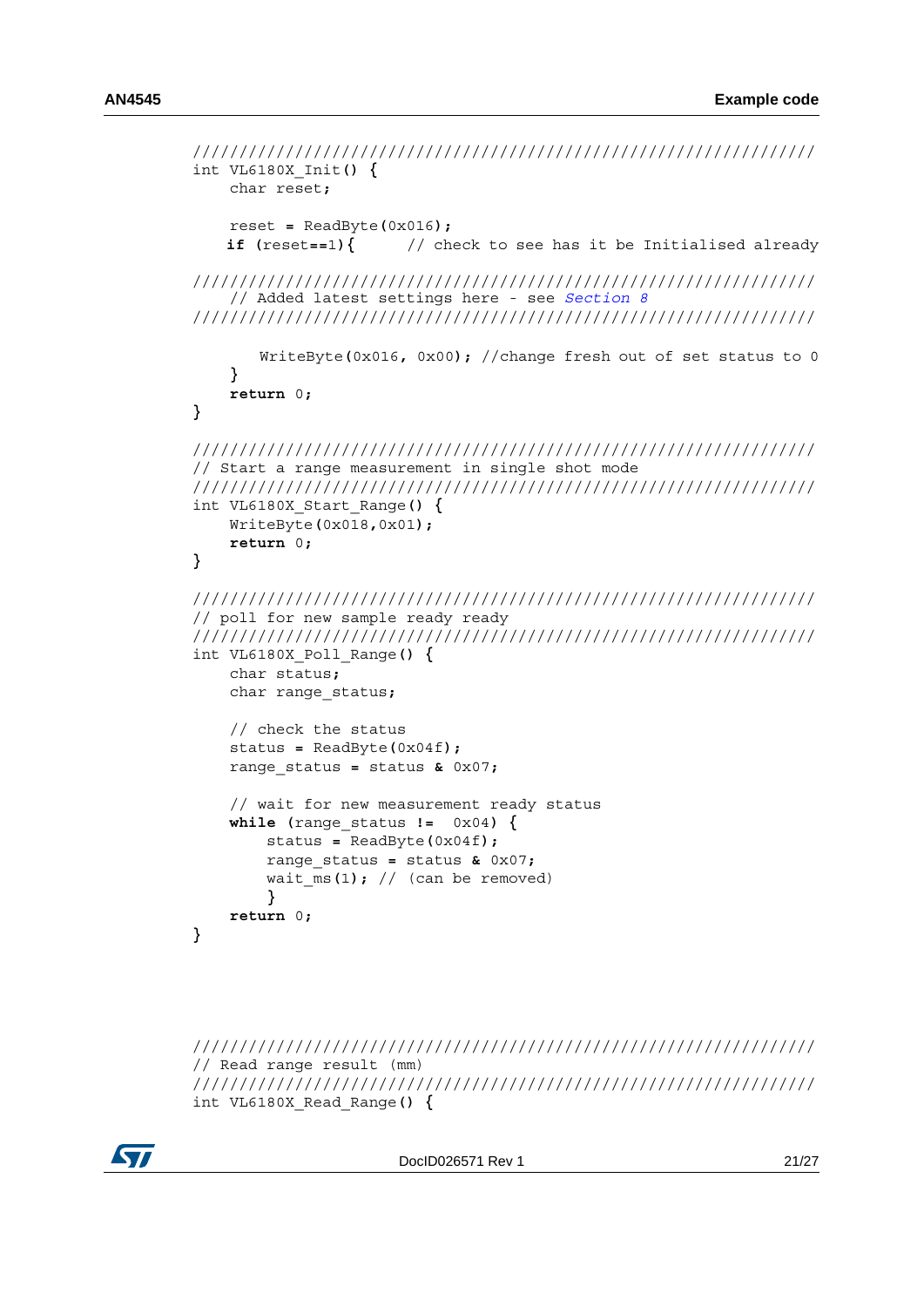```
 int range;
     range=ReadByte(0x062);
     return range;
}
///////////////////////////////////////////////////////////////////
// clear interrupts
///////////////////////////////////////////////////////////////////
int VL6180X_Clear_Interrupts() {
     WriteByte(0x015,0x07);
     return 0;
}
///////////////////////////////////////////////////////////////////
// Main Program loop
///////////////////////////////////////////////////////////////////
int main()
{
     int range;
     // load settings onto VL6180X
     VL6180X_Init();
     while (1){
         // start single range measurement
         VL6180X_Start_Range();
         // poll the VL6180X till new sample ready
         VL6180X_Poll_Range();
         // read range result
         range = VL6180X_Read_Range();
         // clear the interrupt on VL6180X
         VL6180X_Clear_Interrupts();
         // send range to pc by serial
         pc.printf("%d\r\n", range);
         wait(0.1);
         }
}
To change the example above to continuous mode:
```
- 1. In the VL6180X\_Start\_Range() function change the data written to VL6180X from 0x01 to 0x03.
- 2. In the while loop, move the function call for VL6180X\_Start\_Range() to outside the while loop, immediately after the VL6180X Init() call.

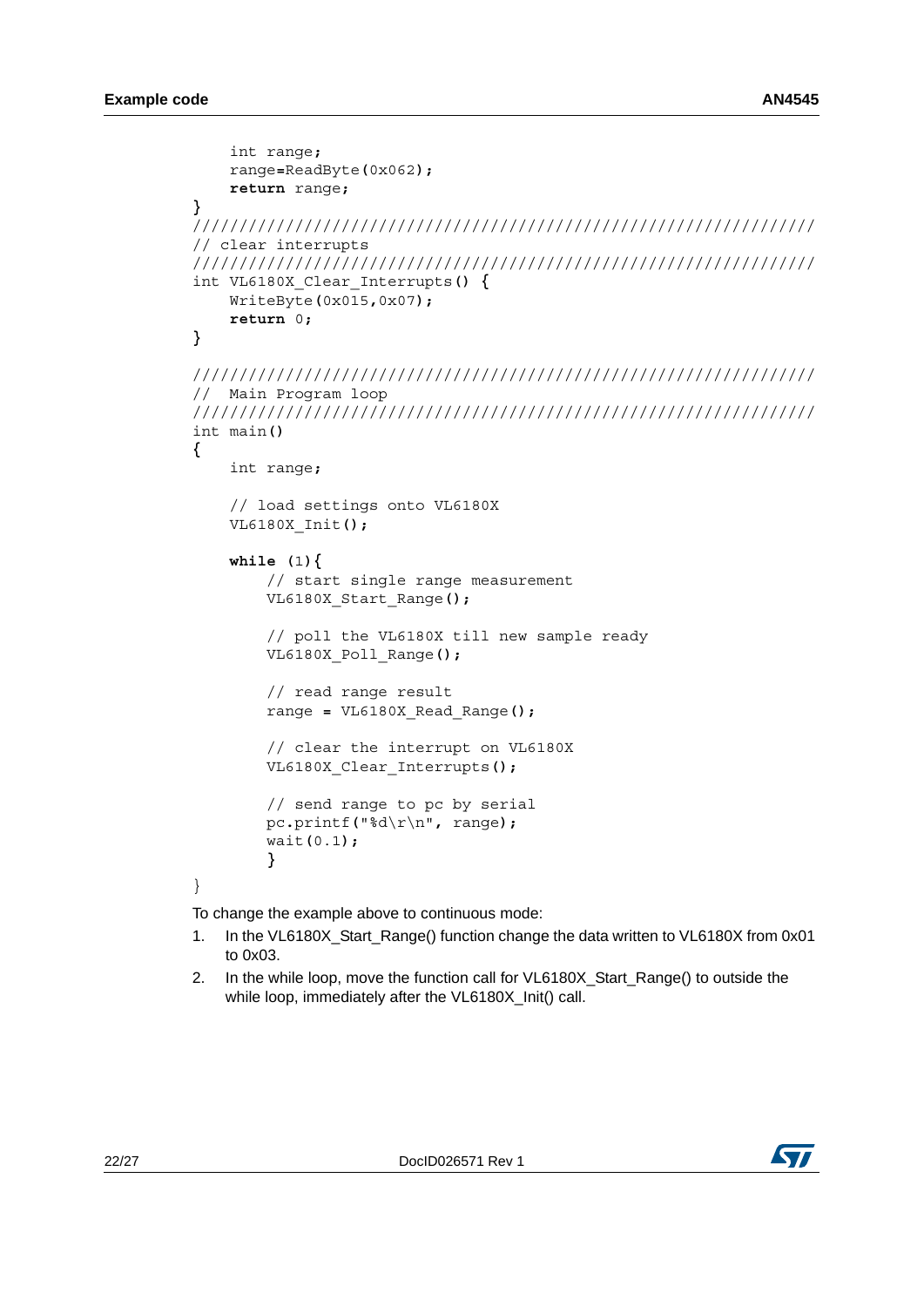## <span id="page-22-0"></span>**8 Acronyms and abbreviations**

| Acronym/abbreviation | <b>Definition</b>                                                                              |
|----------------------|------------------------------------------------------------------------------------------------|
| AMB                  | Ambient                                                                                        |
| Convergence          | When the VL6180X have detected a target and "converged" or<br>acquired the target distance     |
| <b>GPIO</b>          | General Purpose Input/Output                                                                   |
| <b>NVM</b>           | Non Volatile Memory                                                                            |
| Mcps                 | Unit for measuring the signal rate from the return/reference array.<br>Mega-counts per second. |
| <b>SNR</b>           | Signal-to-Noise Ratio                                                                          |
| <b>SR</b>            | <b>Standard Ranging settings</b>                                                               |
| <b>SPAD</b>          | Single Photon Avalanche Diode                                                                  |
| <b>VHV</b>           | Very High Voltage                                                                              |

#### **Table 2. Acronyms and abbreviations**

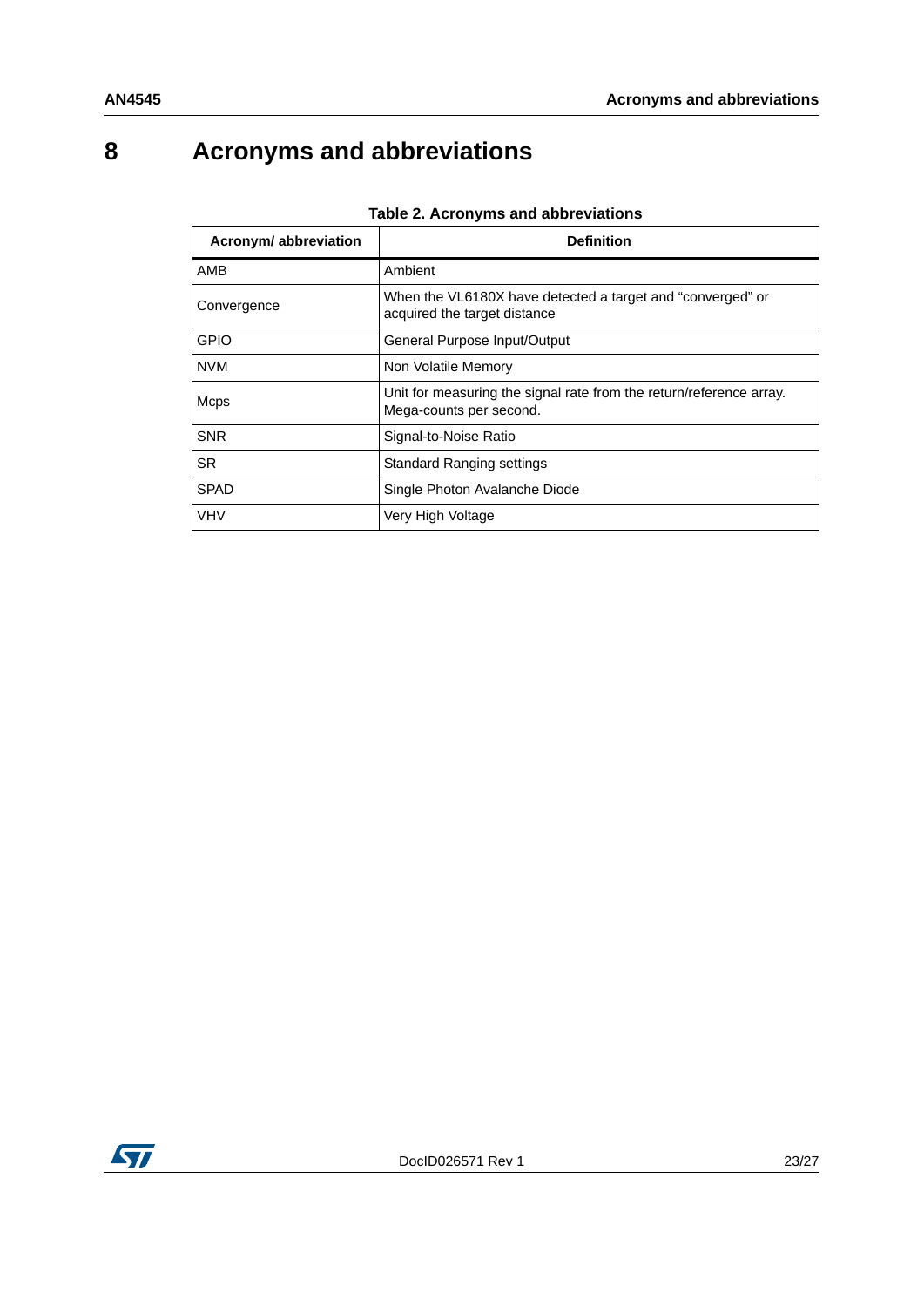## <span id="page-23-0"></span>**9 SR03 settings**

Below are the recommended settings required to be loaded onto the VL6180X during the initialisation of the device (see *[Section 1.3](#page-4-0)*).

// Mandatory : private registers WriteByte**(**0x0207**,** 0x01**);**

| WriteByte(0x0208, | $0x01$ );         |
|-------------------|-------------------|
| WriteByte(0x0096, | $0x00$ );         |
| WriteByte(0x0097, | $0xfd$ );         |
| WriteByte(0x00e3, | $0x00$ );         |
| WriteByte(0x00e4, | $0x04$ );         |
| WriteByte(0x00e5, | $0x02$ );         |
| WriteByte(0x00e6, | $0x01$ );         |
| WriteByte(0x00e7, | $0x03$ );         |
| WriteByte(0x00f5, | $0x02$ );         |
| WriteByte(0x00d9, | $0x05$ );         |
| WriteByte(0x00db, | $0 \times c e$ ); |
| WriteByte(0x00dc, | $0x03$ );         |
| WriteByte(0x00dd, | $0xf8$ );         |
| WriteByte(0x009f, | $0x00$ ;          |
| WriteByte(0x00a3, | $0x3c$ );         |
| WriteByte(0x00b7, | $0x00$ );         |
| WriteByte(0x00bb, | $0x3c$ );         |
| WriteByte(0x00b2, | $0x09$ );         |
| WriteByte(0x00ca, | $0x09$ );         |
| WriteByte(0x0198, | $0x01$ );         |
| WriteByte(0x01b0, | $0x17$ );         |
| WriteByte(0x01ad, | $0x00$ );         |
| WriteByte(0x00ff, | $0x05$ );         |
| WriteByte(0x0100, | $0x05$ );         |
| WriteByte(0x0199, | $0x05$ );         |
| WriteByte(0x01a6, | $0x1b)$ ;         |
| WriteByte(0x01ac, | $0x3e$ );         |
| WriteByte(0x01a7, | $0x1f$ );         |
| WriteByte(0x0030, | $0x00$ );         |
|                   |                   |
|                   |                   |

|  | // Recommended : Public registers - See data sheet for more detail |
|--|--------------------------------------------------------------------|
|  | WriteByte(0x0011, 0x10); // Enables polling for 'New Sample ready' |
|  | // when measurement completes                                      |
|  | WriteByte(0x010a, 0x30); // Set the averaging sample period        |
|  | // (compromise between lower noise and                             |
|  | // increased execution time)                                       |
|  | WriteByte(0x003f, 0x46); // Sets the light and dark gain (upper    |
|  | // nibble). Dark gain should not be                                |
|  | $//$ changed.                                                      |
|  | WriteByte(0x0031, 0xFF); // sets the # of range measurements after |
|  | // which auto calibration of system is                             |
|  | // performed                                                       |
|  | WriteByte(0x0040, 0x63); // Set ALS integration time to 100ms      |
|  |                                                                    |

24/27 DocID026571 Rev 1

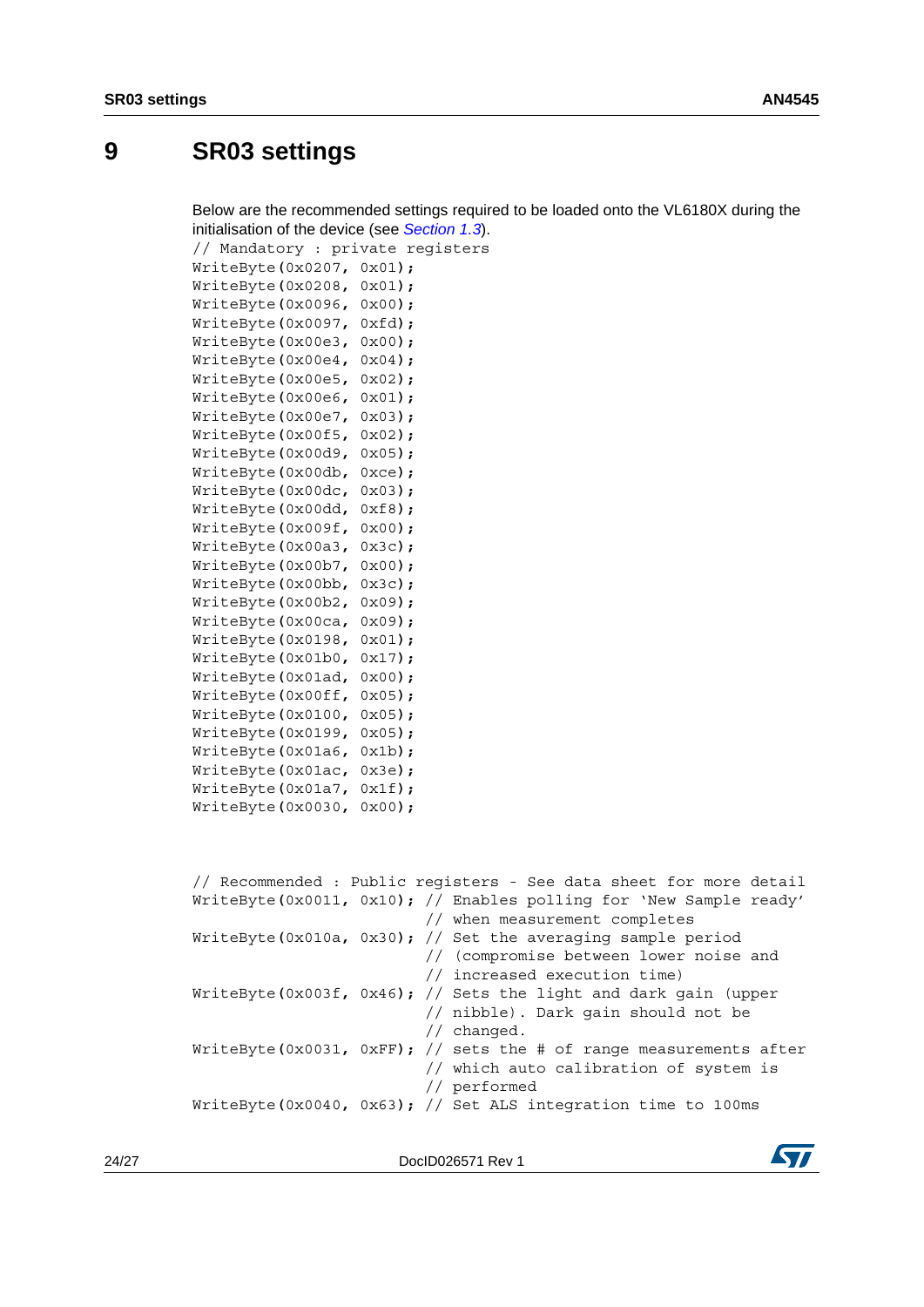| WriteByte(0x002e, 0x01); // perform a single temperature calibration<br>// of the ranging sensor |
|--------------------------------------------------------------------------------------------------|
| Optional: Public registers - See data sheet for more detail                                      |
| WriteByte(0x001b, 0x09); // Set default ranging inter-measurement                                |
| // period to 100ms                                                                               |
| WriteByte(0x003e, 0x31); // Set default ALS inter-measurement period                             |
| $//$ to 500ms                                                                                    |
| WriteByte(0x0014, 0x24); // Configures interrupt on 'New Sample<br>// Ready threshold event'     |
|                                                                                                  |

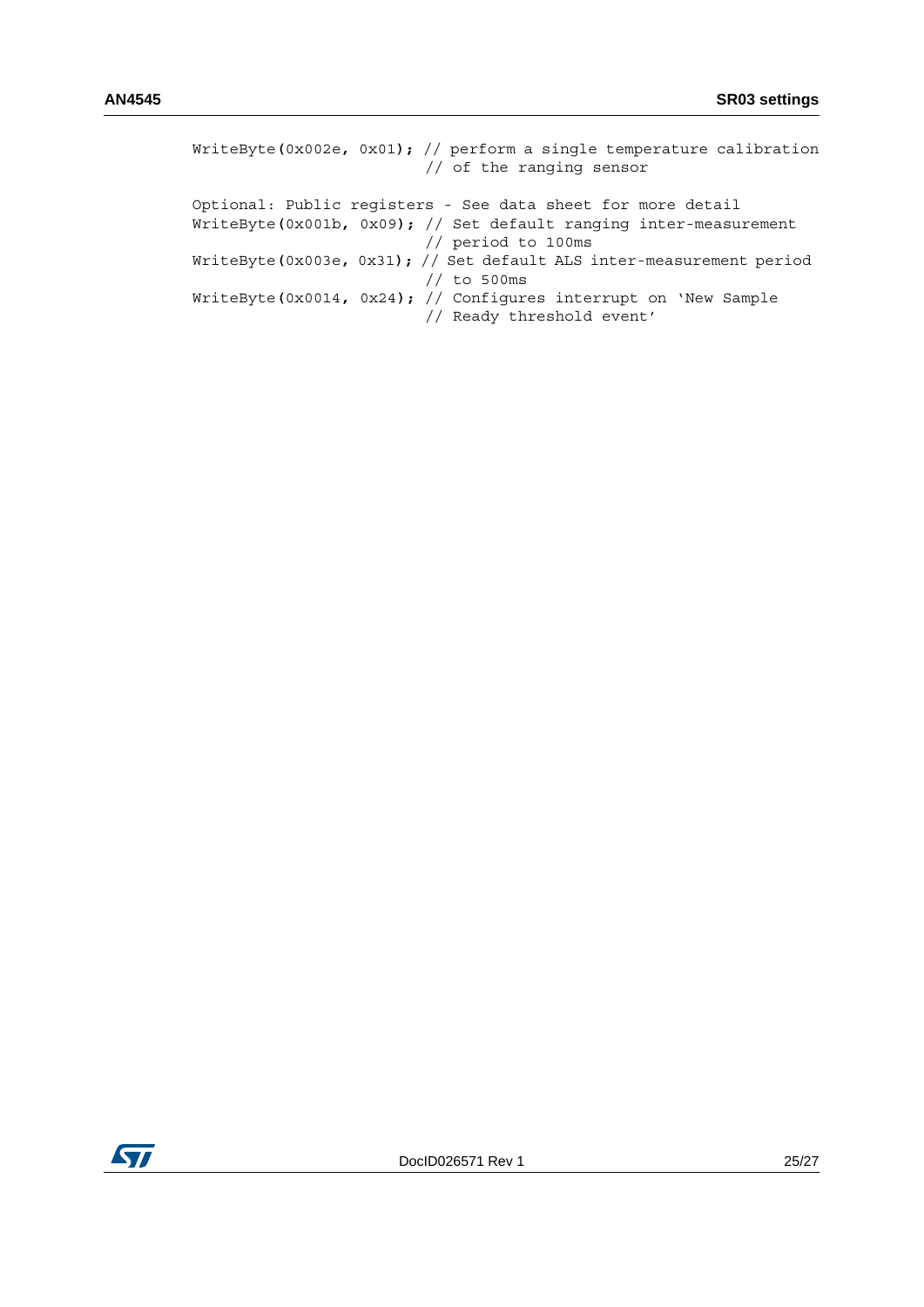## **10 Revision history**

| Table 3. Document revision history |  |  |
|------------------------------------|--|--|
|------------------------------------|--|--|

| Date        | <b>Revision</b> | <b>Changes</b>   |
|-------------|-----------------|------------------|
| 19-Jun-2014 |                 | Initial release. |